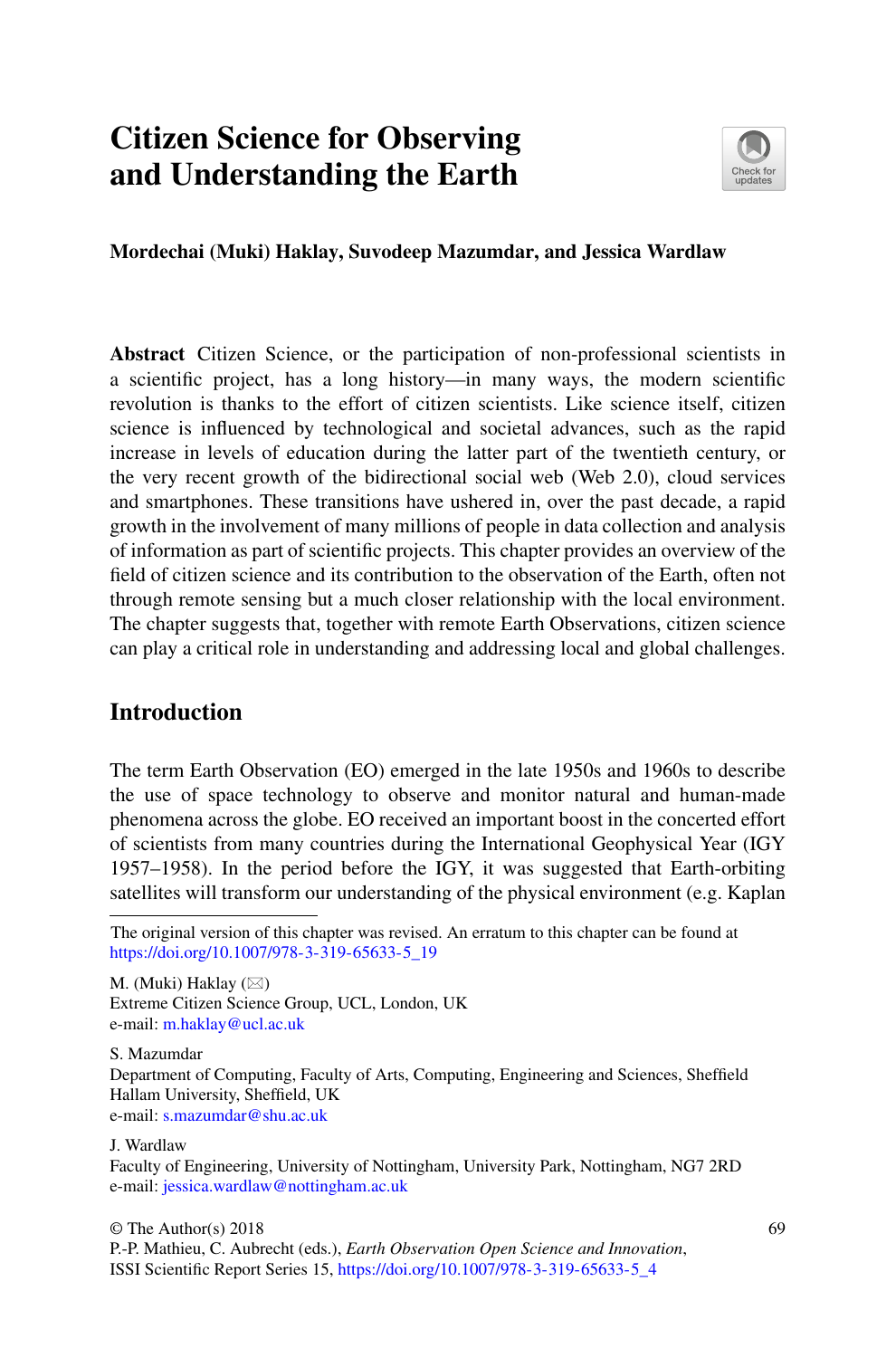[1956,](#page-18-0) p. 4). Indeed, the IGY saw the launch of Sputnik, the first human-made satellite, and the opening of the "Space Age". A decade later, in 1966, in light of rapid advances in space technology, an analysis of the potential of EO predicted a wide range of applications: from mapping parts of the world that were not yet mapped, to monitoring wildlife or forest fire, managing air pollution and many other benefits in the fields of geography, agriculture, water resources, oceanography, geology and archaeology (Willow Run Laboratories [1966\)](#page-19-0). EO is the epitome of 'Big Science' (Ravetz [2006\)](#page-18-1)—large-scale scientific endeavours, requiring complex and extremely expensive instruments, and meticulous planning and cooperation across the globe. Moreover, the data that arise from these efforts require specialist skills and tools (e.g. computers in the 1960s), which puts it beyond the abilities and financial reach of non-professional scientists. EO, in short, emerged when the role of the amateur scientist was diminishing, and the scope for members of the general public to participate meaningfully in cutting-edge scientific research became very limited.

And yet, the participation of non-professional scientists—people who have interest in scientific research but operate outside scientific institutions—is an integral part of the process of observing and understanding the Earth. Even in the early days of EO and the IGY in 1957, thousands of amateur scientists—nowadays called citizen scientists—participated in tracking these very early satellites (McCray [2006\)](#page-18-2). Under the leadership of Fred Whipple, the then head of the Smithsonian Astrophysical Observatory, amateurs were engaged in identifying satellite locations in close collaboration with professional scientists. The Moonwatch project, which continued to run until 1975, involved participants in optical observation of satellites as they orbit the Earth. The programme faced obstacles and scepticism from other scientists and administrators of the IGY, as they did not trust the volunteers to provide sufficiently high quality information and observations. Eventually, though, it was a group of Moonwatch volunteers who first observed the Sputnik (McCray [2006\)](#page-18-2). In many ways, the story of Moonwatch is mirrored in current citizen science projects that are the focus of this chapter.

The 1966 analysis (Willow Run Laboratories [1966\)](#page-19-0) is striking for its emphasis on aspects of EO that are now taken for granted: a set of instruments, with predictable characteristics, taking many readings over large areas of the Earth in a consistent way, and enabling scientific analysis at scales that could not exist before. The ability to capture information over large areas automatically is presented in contrast to the difficulties of large-scale observations on the ground: for example, through a network of meteorological observations by volunteers and professional observers that can potentially be replaced by satellite measurements. Eventually, meteorology demonstrates, though, that the satellite has not replaced the observers on the ground completely. Although the area of meteorology relies on a vast array of automated sensing systems, satellite observations and a large and well-funded professional observation network, there is still a role for volunteers who can report information from their homes. More generally, instead of an assumption that a set of automated instruments will eventually replace the contribution of observers on the ground and that the non-professional scientist will eventually be consigned to history, a more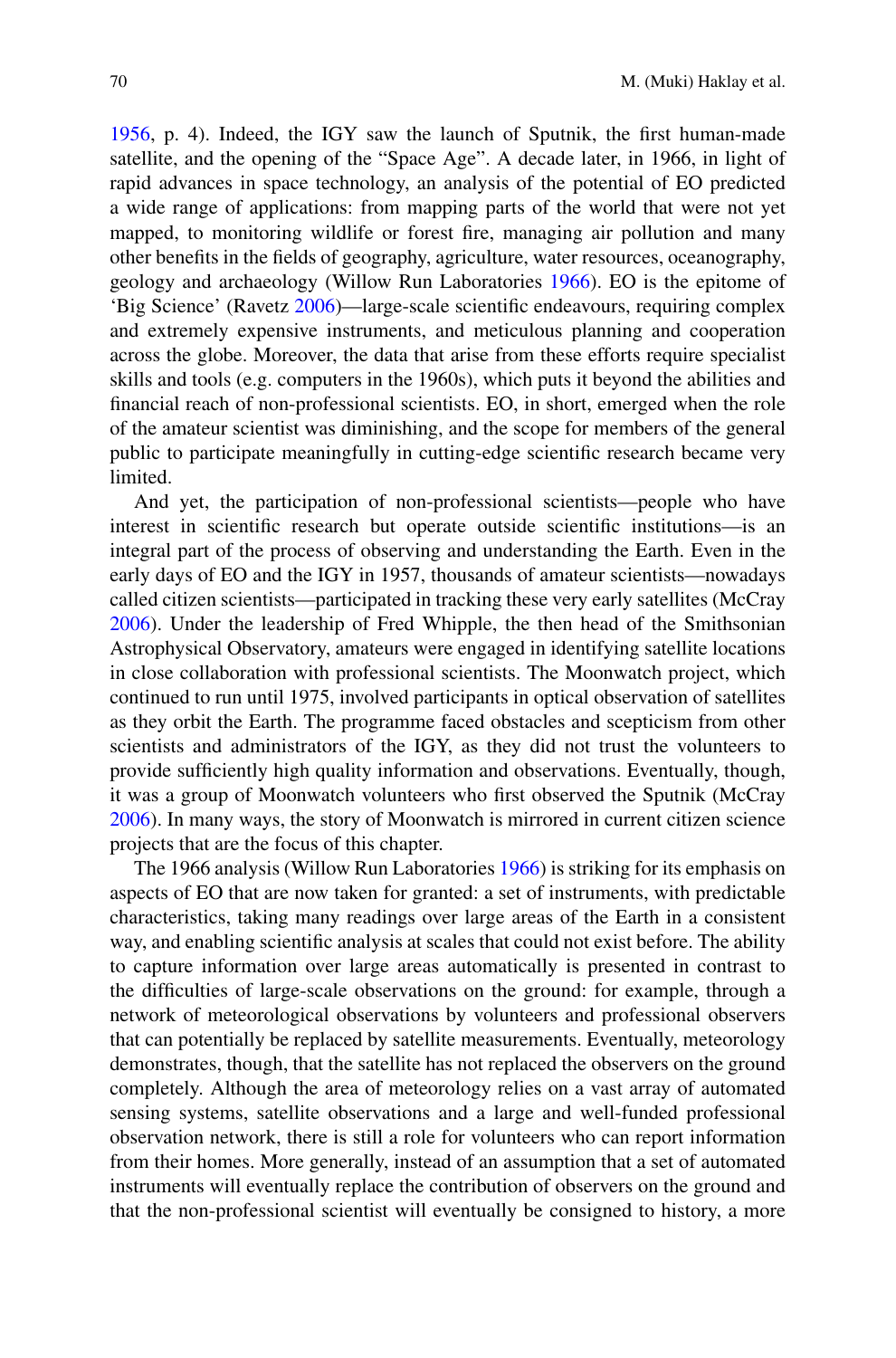nuanced picture has emerged, in which citizen scientists, professional scientists and EO experts are working collaboratively to address local and global challenges.

Societal and technological changes underlie this transition in the area of EO, and the next section will explore the trends that have led to the current incarnation of citizen science. Following this, we provide an overview of the main areas that are covered by citizen science, using a typology that shows how both old and new approaches to citizen science shaped the current landscape. The typology does not cover the full range of citizen science activities, but rather highlights sample activities along three axes: domains of scientific activities, reliance on digital technologies and level of engagement of participants in shaping projects. We also use the typology to introduce a range of projects that demonstrate each type of citizen science activity area within the area of Earth Observations. Following these examples, we suggest some of the critical technical and societal aspects of citizen science in the context of EO.

### **Societal and Technological Trends**

While public participation in scientific efforts has the long history that was noted above, the final decade of the twentieth century marked the beginning of a new form, which received the name *citizen science*. The first recorded use of the term is in 1989 and describes how 225 volunteers across the USA collected rain samples to assist the Audubon Society, a nature conservation organisation, in an acid-rain awarenessraising campaign (Kerson [1989\)](#page-18-3). The volunteers collected samples, checked for acidity and reported back to the organisation, therefore creating coverage across the continent and demonstrating the extent of the acid-rain phenomenon.

The term continued to gain recognition slowly throughout the 1990s (e.g. Bonney [1996\)](#page-16-0). The past decade has seen a rapid increase in the number of citizen science projects and their scale. As a result, citizen science is now the accepted term for a range of practices. The term was first noted in Wikipedia in 2005 and recognised by the Oxford English Dictionary in 2014 as "*scientific work undertaken by members of the general public, often in collaboration with or under the direction of professional scientists and scientific institutions*" (OED [2014\)](#page-18-4).

In addition to the term citizen science, this form of public involvement in scientific research has also been termed Public Participation in Scientific Research (PPSR), participatory science, civic science and amateur science, as well as crowdsourced science. In specific areas of scientific research, citizen scientists are known by domain-specific terms such as birdwatchers, amateur astronomers, volunteer weather observers or amateur archaeologists. This variety points to the longevity of the practice and the current convergence under an umbrella term due to the growing importance of these practices.

As was noted in the introduction, there are many parallels between the early days of citizen science participation in EO and its current incarnation. Yet, when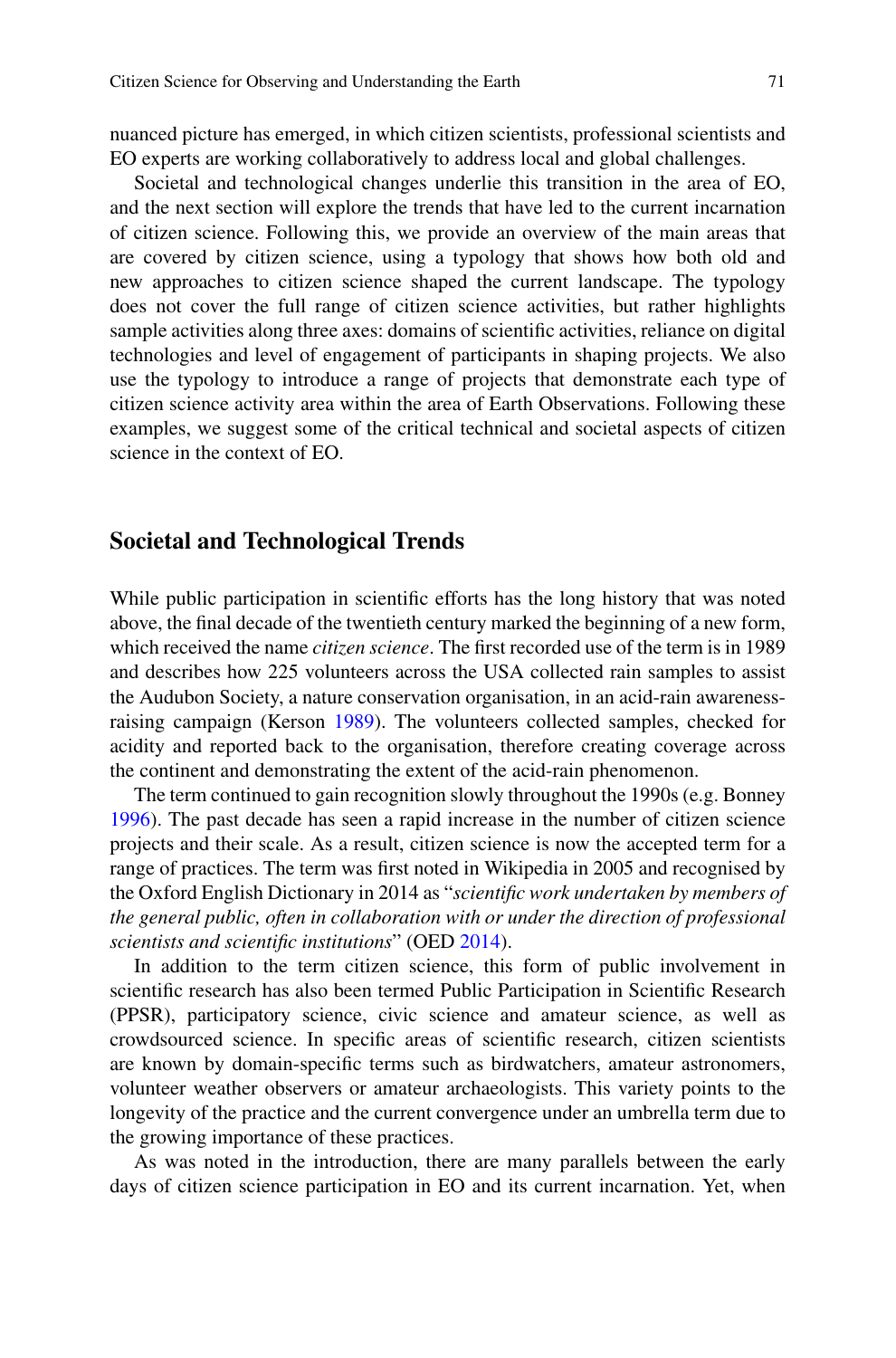examining the current scale and depth of engagement, current citizen science has clearly moved beyond previous forms of public involvement in scientific research.

Several societal and technological trends help to explain the emergence of citizen science today. These include the rapid growth in (especially higher) education during the second part of the twentieth century, increased leisure time (especially in middle and high income countries), and growth in educated and able retirees. On the technical side, the growth of the Web and mobile communication, and the ubiquitous connectivity that they offer, is highly significant. In particular, the emergence of Web 2.0 and the evolution of peer-production systems in the past 10 years, as well as the development and proliferation of cheap sensors that can collect data from the environment, played an important role. We now turn to look briefly at each of these.

The second half of the twentieth century has seen a major transformation in education across the world, with countries such as the UK moving from 1.6% of the population with a tertiary level of education in 1950, to 21.7% in 2010 (Barro and Lee [2012\)](#page-16-1). This translates into a rise from  $\langle$ 1 in 50 to over 1 in 5 in the span of 60 years. More generally, across advanced economies, the rate rose from 2.8% in 1950 to 17.9% in 2010. Importantly, this transition happened while the size of the population itself increased almost twofold, and significant improvements occurred at all levels of education, as both culture and education across the developed world became more oriented towards scientific thinking (Flynn [2007\)](#page-17-0). This education shift has provided many millions of people across the world with the cognitive ability to understand abstract concepts, logic and hypothetical ideas. Education levels continue to increase across the world with an estimated 240 million people studying for tertiary education in 2013, of which about 2.5 million are studying at doctoral level (UIS [2015\)](#page-18-5). Of course, not every person in tertiary education studies Science, Technology, Engineering and Mathematics (STEM) topics and yet the number of people who can potentially participate in citizen science without intensive training in the principles of the scientific method, or in the need for accurate measurements and the necessity to follow data collection protocols rigorously, is very large and will continue to increase.

In conjunction with the rise in levels of scientific education, the time dedicated to work in advanced economies decreased during the late twentieth century, down to about 40 h across OECD countries. The introduction of a 2-day weekend across advanced economies during the middle part of the century freed up time for leisure, hobbies, volunteering activities and family time.

The final societal aspect of note in the context of this discussion is increased life expectancy, which, combined with slow changes in retirement age, has led to a growth in educated and healthy people in their 60s and 70s who are active in their communities. For some, citizen science provides a way of re-engaging with topics of science that they studied earlier in their life, but have not engaged with during their working career.

On the technical side, the main factors are more familiar and have been covered extensively in the media and academic literature (e.g. Cuff et al. [2008;](#page-17-1) Haklay et al. [2008;](#page-17-2) Haklay [2013\)](#page-17-3). Especially within the context of EO, we can identify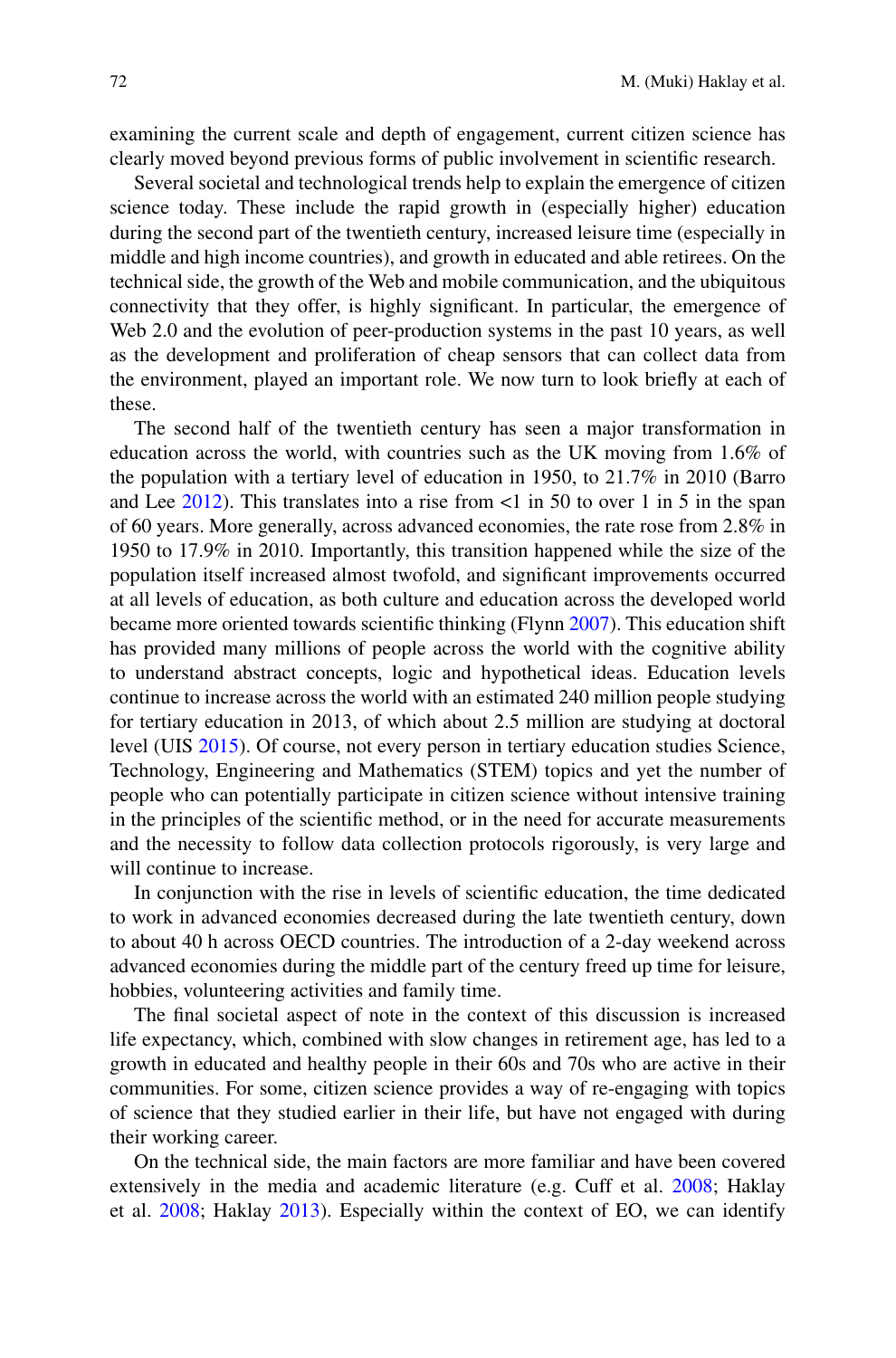several important trends. First is the growth of the Web and the ability to access scientific information through platforms from Wikipedia or lectures recorded on YouTube, to scientific papers that are shared through repositories and Open Access journals. Moreover, the Web is not only a conduit to consume scientific knowledge but also a suitable medium for creating new ways of engaging very large groups of people (which are referred to as the Crowd) to perform tasks and shared activities. Frequently described as user-generated content, the Web ushered in a new form of interaction between people with limited technical capacity and web-based systems, in which they could share news and information about their locality with a potentially global audience. From the point of view of EO, the ability of participants to generate geographic information and share it is especially important, and this was recognised by Mike Goodchild in 2007 as Volunteered Geographic Information or VGI (Goodchild [2007\)](#page-17-4). Another aspect of this new mode of interaction is the ability to engage thousands and even millions of participants in performing small tasks that, in aggregate, yield significant results, as well as involving a very large group of participants in solving problems (this is known as crowdsourcing).

The ability to generate VGI is also linked to the removal of the selective availability of the Global Positioning System (GPS) signal in May 2000, and the subsequent proliferation of GPS receivers and location-based technologies (Haklay et al. [2008\)](#page-17-2). The provision of an easy-to-use and automated location tracking and recording mechanism that can be easily communicated with latitude and longitude coordinates attached as metadata to different items of information (geotagging) is highly significant to citizens' participation in EO. With the advance of VGI, geotagged images from people's smartphones are available in quantities and at temporal and spatial scales that were never seen before and, more importantly, shared in a machine-readable way (e.g. Antoniou et al. [2010\)](#page-16-2).

However, while GPS receivers are vital ingredients of EO, many other sensors also reduced in size and cost, due to the proliferation of smartphones with computing and sensing abilities in the past decade. It is now common to have multiple sensors in a smartphone, including a barometer, camera, microphone, accelerometer, electronic compass and more, which are integrated into the device to enable its functioning (e.g. the ability to acquire location rapidly in the case of the barometer) but can be reused by a range of applications to perform scientific measurements.

Next, we should also note the growth in internet bandwidth both at home and through mobile telecommunication networks. At home, the ability to send and receive videos and large image files, as well as rapid and responsive interaction with websites, is critical to many citizen science projects. Moreover, the possibility to stay connected while on the move increases the volunteers' ability to record and share observations quickly and easily: sometimes as small tasks that last a few seconds (micro-tasks) or even by carrying the device itself passively.

Finally, and most recently, there has been a growth in Do-It-Yourself (DIY) electronics with the introduction of easy-to-programme control boards or miniaturised computers (such as Arduino or Raspberry Pi), 3D printers allowing rapid prototyping and small-scale manufacturing, and hubs such as Makers clubs and Hackspaces where people meet and work together to develop new devices and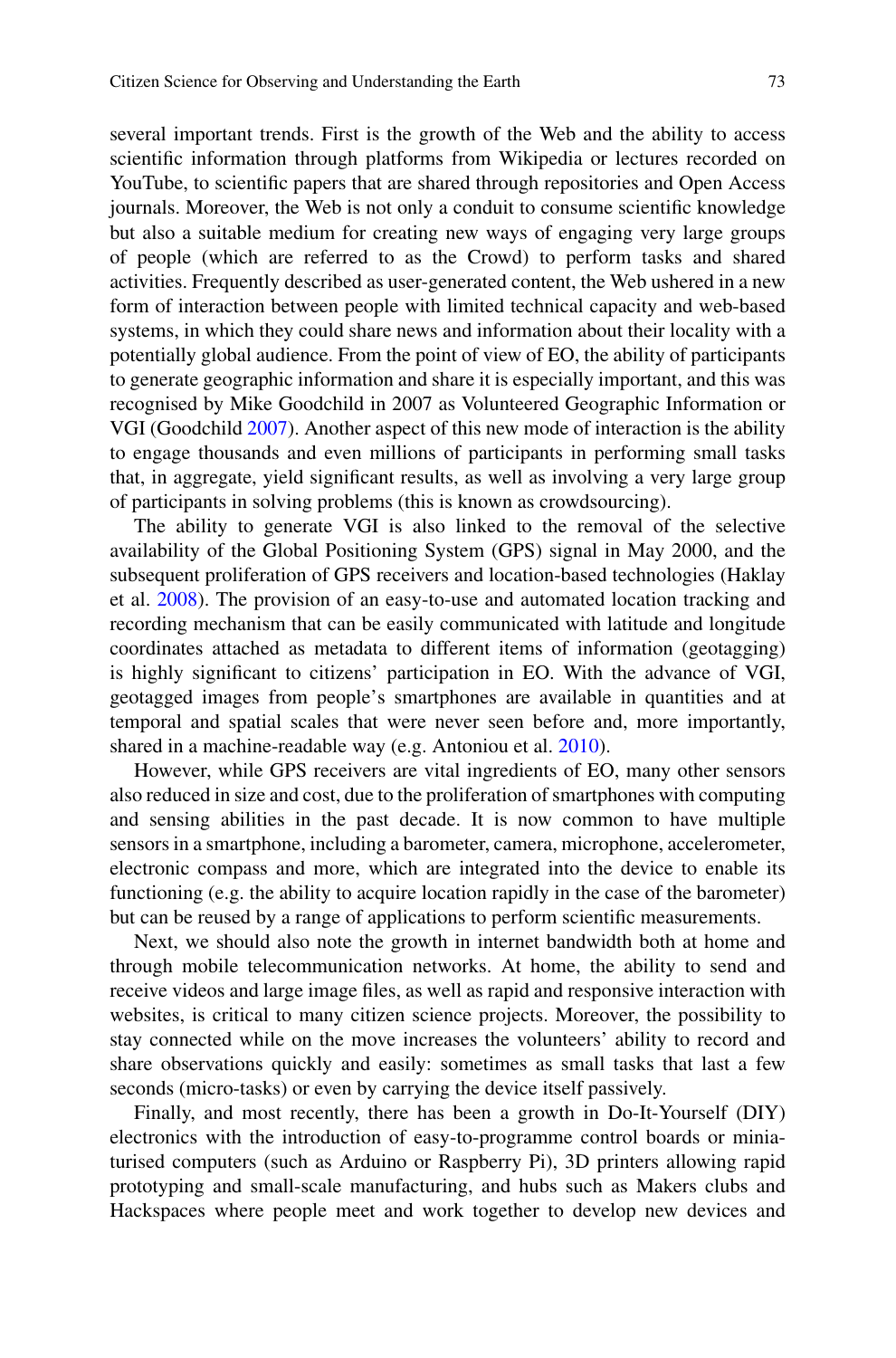projects. The falling cost of sensors and components that was mentioned above, and the practice of sharing of information over collaborative websites, opened up the ability of mostly technically savvy people to carry out their own DIY science efforts.

The trends have fundamentally altered citizen science. Most of the public in the early twentieth century could not be relied upon to identify and report the scientific names of species (though some expert amateur naturalist has done so) and were not equipped with scientific understanding; nor were they carrying around powerful scientific instruments in their pockets. In contrast, today, hundreds of millions of people have such abilities, and therefore the potential for participation is much higher. Yet, it is important to note how the multiple underlying trends are also defining the demographics of those who participate in citizen science. Participants in citizen science activities are typically well educated, working in a job that provides enough income and working conditions for ample leisure, and have access to the Internet as well as own a smartphone. Not surprisingly, because of the imbalances in care responsibilities, science education and income, men are overrepresented in citizen science. For example, a study found that 87% of the participants in a volunteer computing project (see the next section) were men (Krebs [2010\)](#page-18-6), while a similar bias was identified in ecological observations of birds (Cooper and Smith [2010\)](#page-16-3). Internationally, citizen science is concentrated in advanced economies, especially the USA and northern Europe. The need to access the Internet still presents an obstacle, with level of access ranging from 87% in the UK, to 81% in the USA, and only 65% in European countries such as Poland or Portugal (ITU [2013\)](#page-17-5). At the more local level, even for those who have access to a smartphone, many of the software applications (apps) that support citizen science assume continuous and seamless Web connectivity, even though 3G and 4G coverage is partial in highly urbanised environments such as London or New York City, let alone in remote nature reserves. Language can also present a barrier. As the background material and the apps are being developed by scientists, the amount of disciplinespecific jargon and the level of understanding that is needed to get involved in a project can exclude many people. Finally, since English is the main language of scientific papers and of science more generally, many of the tools and technologies that support citizen science activities rely on knowledge of English, and are not available in local languages, especially in areas of high cultural heterogeneity such as Europe.

The result is somewhat ironic. Much of the rhetoric of citizen science is about its potential for inclusion of new groups in society, raising awareness and interest in the scientific enterprise, and providing new routes for education and skills. The current demographics demonstrate that, without purposeful effort, this will not happen. Sometimes, there are simple routes to overcoming challenge (e.g. to provide paper forms in areas of low connectivity) but, more generally, special attention should be paid to those that are, mostly unintentionally, excluded from citizen science activities.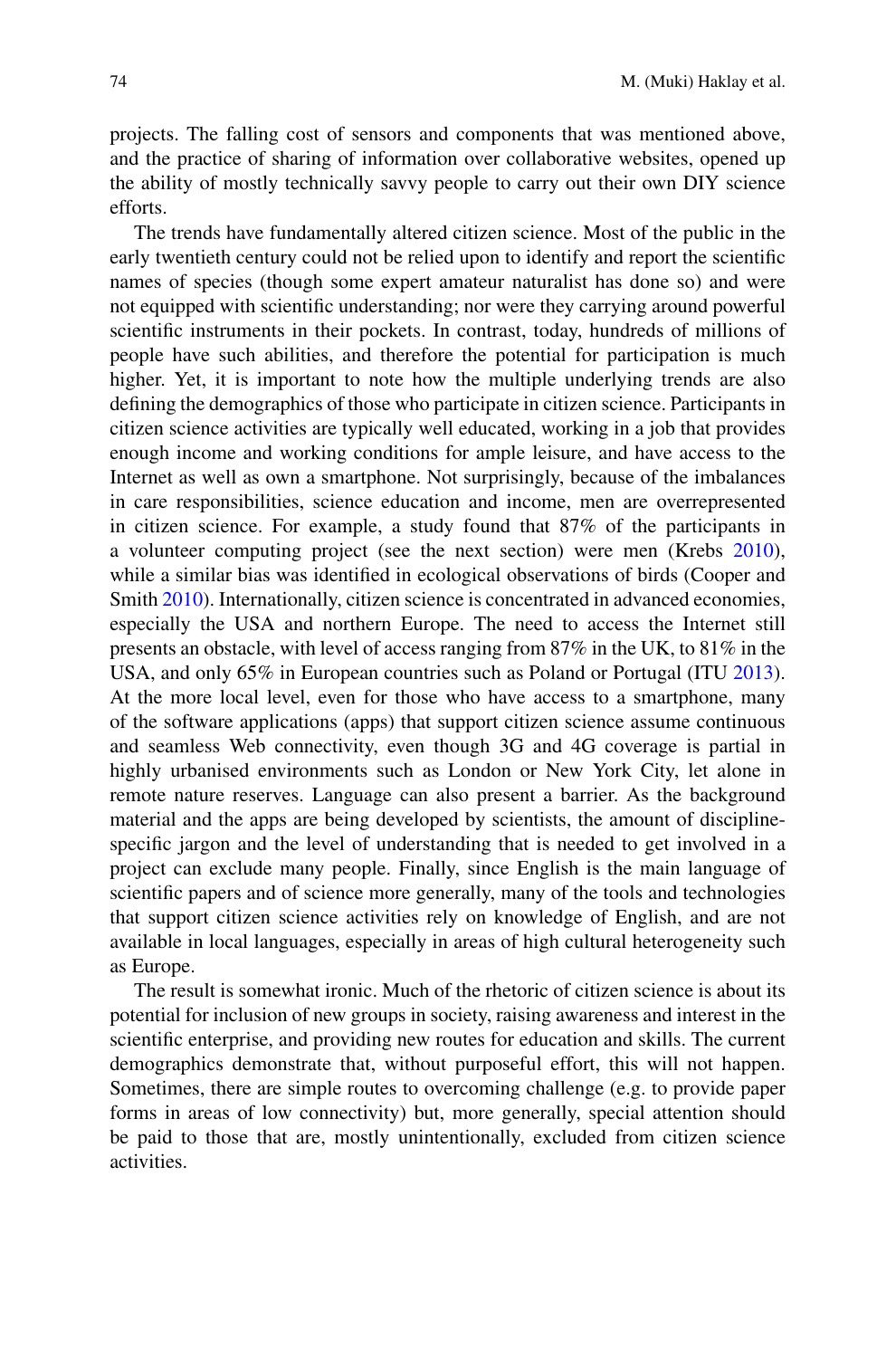### **Citizen Science Today: Main Areas of Activity**

The aforementioned trends provide an explanation of the current integration of citizen science within EO activities. In this section, we will look at a general typology of major types of activities in citizen science, which are identified by their domain, technical needs and the level of engagement of participants in the projects.

Figure [1](#page-6-0) presents the topics that the following sections will cover. Under the banner of citizen science we can see three types of activities, each highlighting a different facet of the field. First, *long-running citizen science* is defined by activities that involve the public in areas where the practice of working in collaboration with non-professional scientists is well established. There are many areas of science in which volunteers continue to play a role in research and, from the perspective of EO, *ecological and biological observations*, *weather observations* and participation in *archaeology* provide good examples of the potential of citizen science. Other areas, such as astronomy, have also demonstrated sustained engagement with citizen science. The next type of citizen science projects highlights the way technology influences citizen science, and includes projects that rely on the Internet and the Web. These *citizen cyberscience* projects use the ability of computers as both computing and communication devices to engage citizen scientists. In fact, projects that fall under this category would not have existed without the proliferation of computers and the Internet. Here we find *volunteer computing*, which utilises the unused computing resources of participants' computers; *volunteer thinking*, which asks the participants to contribute through their cognitive abilities; and *passive sensing*, which relies on the sensors that are integrated into mobile computing devices to carry out automatic sensing tasks. The final group of citizen science projects that will be discussed here emphasises the depth of engagement of participants, and we will term these as *community science*—projects that are carried out as part of local, everyday settings, to address local concerns and needs. Here we look at three types of activities: *participatory sensing*, a joint activity between researchers and members of the public with varied levels of participation in setting what will be



<span id="page-6-0"></span>**Fig. 1** Mapping current citizen science activities by domains, technology and engagement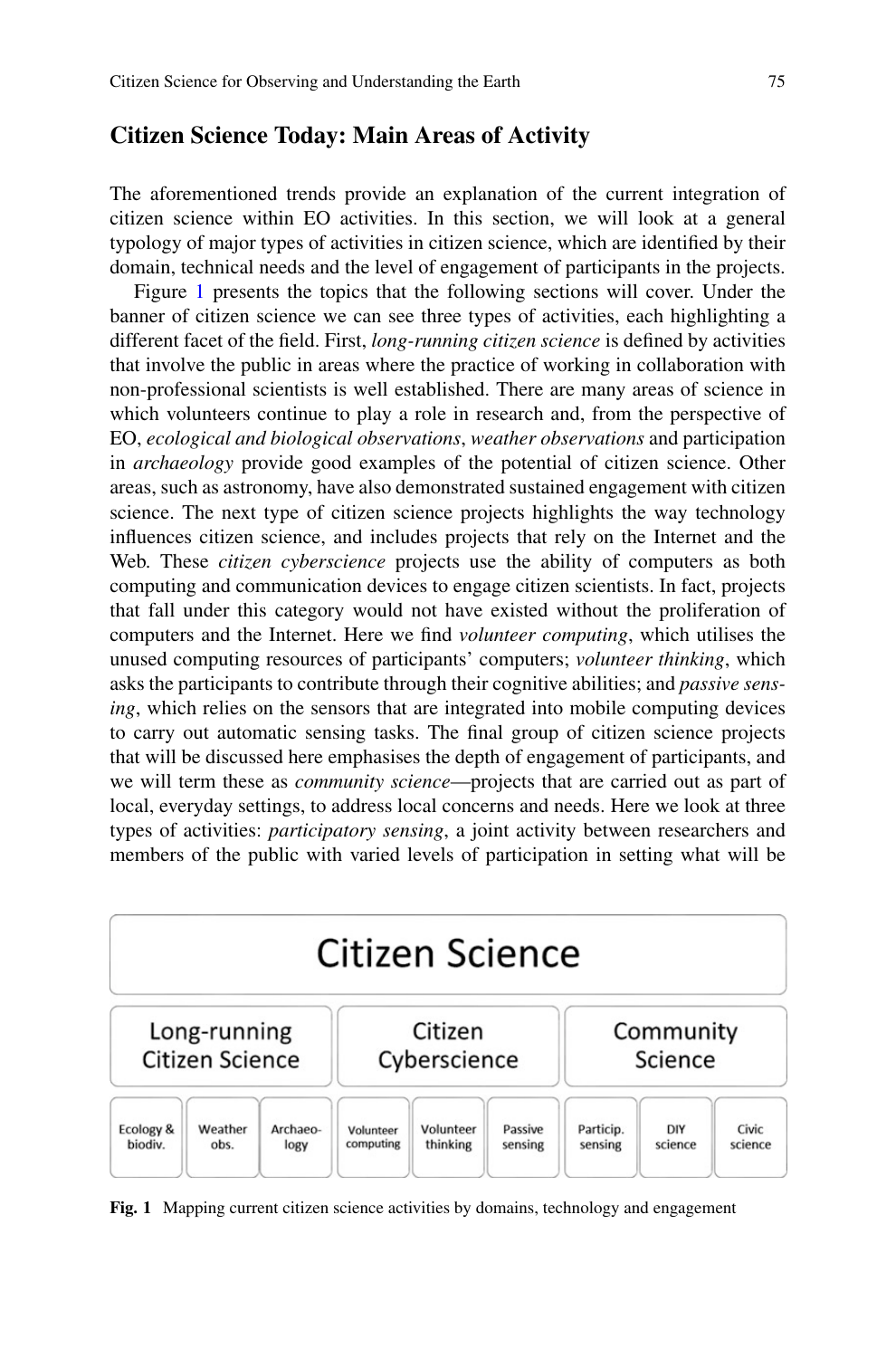detected, where and how it will be analysed; *DIY science*, in which participants create the scientific instrument themselves, and repurpose a range of materials and tools to build laboratories and carry out their enquiries; and, finally, *civic science*, which covers scientific activities that aim to build relationships between the public, experts and policy makers and enable them all to participate in scientific knowledge production (Bäckstrand [2003\)](#page-16-4). This type of scientific practice can also be recognised as bottom-up science (McQuillan [2014\)](#page-18-7).

To understand how each of these families of citizen science operates and their relevance to EO, the following sections will look at each, in turn.

### *Citizen Science Across Domains: Long-Running Citizen Science*

At first sight, there are many areas of scientific activities that continued to engage with non-professional scientists throughout the era of Big Science: birdwatching in biological and ecological observations (Kobori et al. [2016,](#page-18-8) Bonney et al. [2009\)](#page-16-5), recording of meteorological conditions (WMO [2001\)](#page-19-1), and volunteers in archaeological digs (Clarke [1978\)](#page-16-6) are all examples of sustained engagement of citizen scientists. However, the aforementioned trends have changed the interaction with volunteers and the way in which they carry out their work and, especially, share information.

For example, new technologies are making a step change in the relevance of volunteered ecological and biodiversity observations for wider EO systems. Historically, amateur naturalists (as they were known) recorded information in their notebooks, frequently using idiosyncratic records management systems, and the sharing of the information with others was partial. As August et al. [\(2015\)](#page-16-7) discuss, the use of digital technologies not only supports the immediate sharing of information, but also contributes in a structured way: for example through predefined forms on websites and increased use of apps on smartphones, which provide further information such as GPS coordinates, geolocated images or audio recordings (Jepson and Ladle [2015,](#page-17-6) Powney and Isaac [2015\)](#page-18-9). In some of these systems and apps, information can appear in global databases (e.g. the Global Biodiversity Information Facility—GBIF) instantaneously. Therefore, through the link between more educated volunteers and ICT-enabled streamlined sharing, current citizen science contributes to the creation of EO systems in the area of biodiversity.

As noted, the participation of volunteers in weather and meteorological observations is also well documented. The network of meteorological observations is one of the longest-standing examples of citizen science, with many thousands of volunteers reporting local meteorological conditions to national organisations, which improves the quality of modelling and understanding weather and climate (WMO [2001\)](#page-19-1). As such, this area demonstrates a union between citizen science and established professional science that is both persistent and evolving over time through the development of instruments and the abilities of participants. For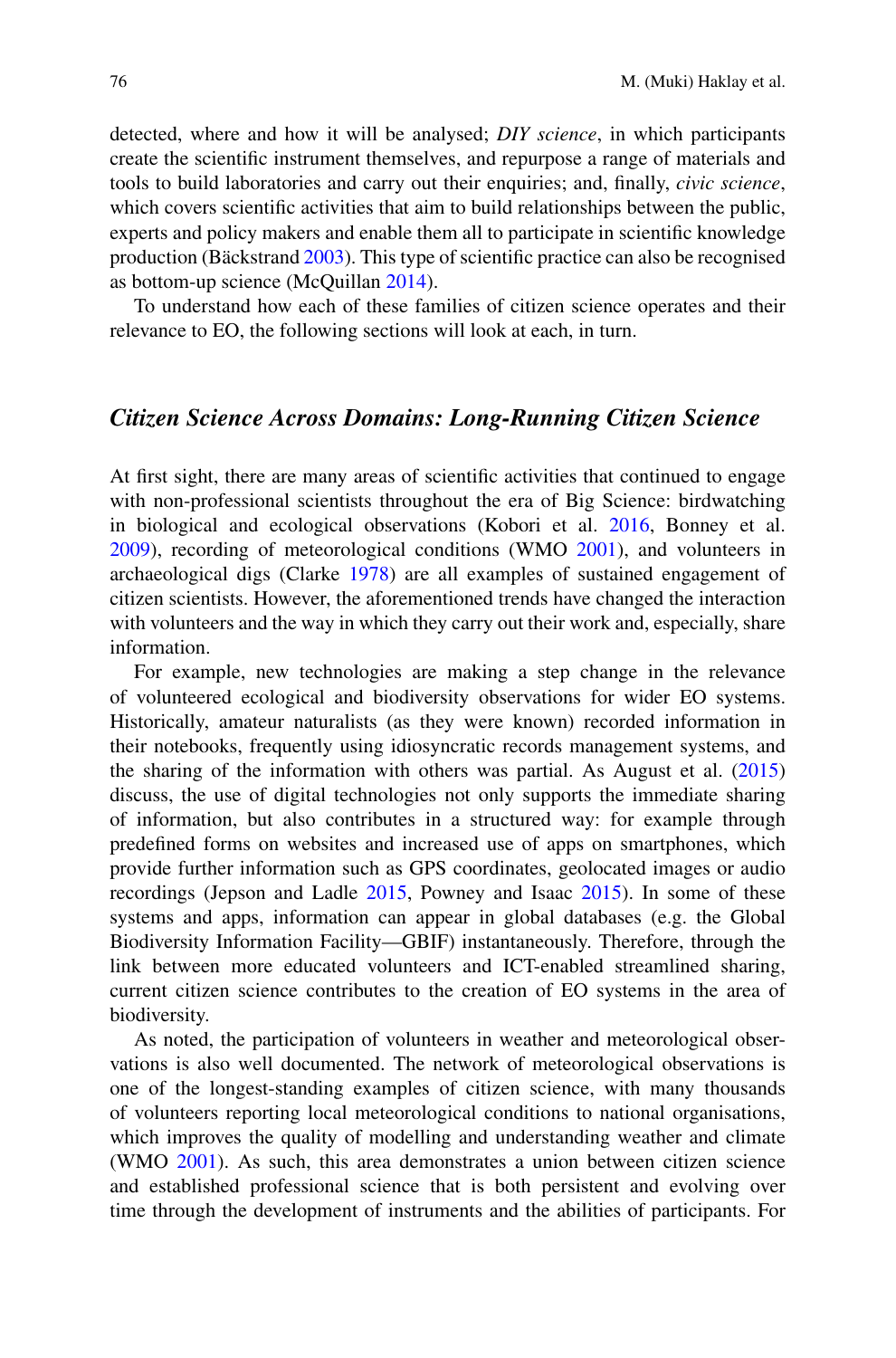example, the commercial provider of meteorological forecasts, The Weather Company, is managing a large-scale crowdsourcing aggregation of weather observations through the Weather Underground network. A network of over 180,000 participants link observations from their personal weather stations to improve The Weather Company's predictions, and benefit by receiving personalised forecasts. Another example of the scale and scope of citizen science in this area is provided by the UK Met Office Weather Observation Website (wow.metoffice.gov.uk), which received 38 million observations in its first year of operation in 2011 (POST [2014\)](#page-18-10), and provides a source of additional information for the Met Office that is especially useful during extreme weather events. Here, too, technological advances streamlined and standardised information sharing, while the increased awareness and skills in the general public contributed to greater participation in reporting.

Archaeology is another field with a tradition of voluntary participation with historical links to EO. Looking back at the 1966 report (Willow Run Laboratories [1966\)](#page-19-0), satellites were seen as an extension of aerial photography, which was already in use at the time in archaeology. However, while satellite instruments were expected to assist in identifying large features, such as buried cities, " ::: *the requirements for the use of such sensors in the detection of small features remain very near and possibly beyond the capabilities of orbital sensor equipment as presently envisioned*" (p. 153). Today, there is a flourishing sub-discipline of Space Archaeology, which uses the abilities of EO to advance the field. Citizen science, in the form of crowdsourcing, now addresses the exact problem that, 50 years ago, was considered beyond the possible. In 2010, Albert Yu-Min Lin and colleagues devised a system based on high resolution satellite imagery to engage over 10,000 volunteers in the task of assessing potential locations for the unknown burial site of Genghis Khan (Lin et al. [2014\)](#page-18-11). The system asked volunteers to evaluate an area visually and mark locations that they considered as potentially interesting. The ability to engage a huge number of volunteers enabled the examination of a very large area  $(6000 \text{ km}^2)$ , yielding 55 candidate sites for further archaeological studies on the ground. The application that was developed for this task eventually evolved into the Tomnod system, now used by Digital Globe for humanitarian and other crowdsourcing efforts. Here, the ability of people to collaborate online is significant, and vividly demonstrates the importance of broadband and the bidirectional web in opening up new avenues for collaboration between professional and non-professional researchers.

### *The Impact of Technology: Citizen Cyberscience*

As the overview noted, the emergence of the Internet and the Web as a global infrastructure has enabled a new incarnation of citizen science, which has been termed citizen cyberscience by Francois Grey [\(2009\)](#page-17-7) and could not possibly have existed before. Characteristically it relies on the proliferation of billions of connected personal computing devices—desktop computers, smartphones and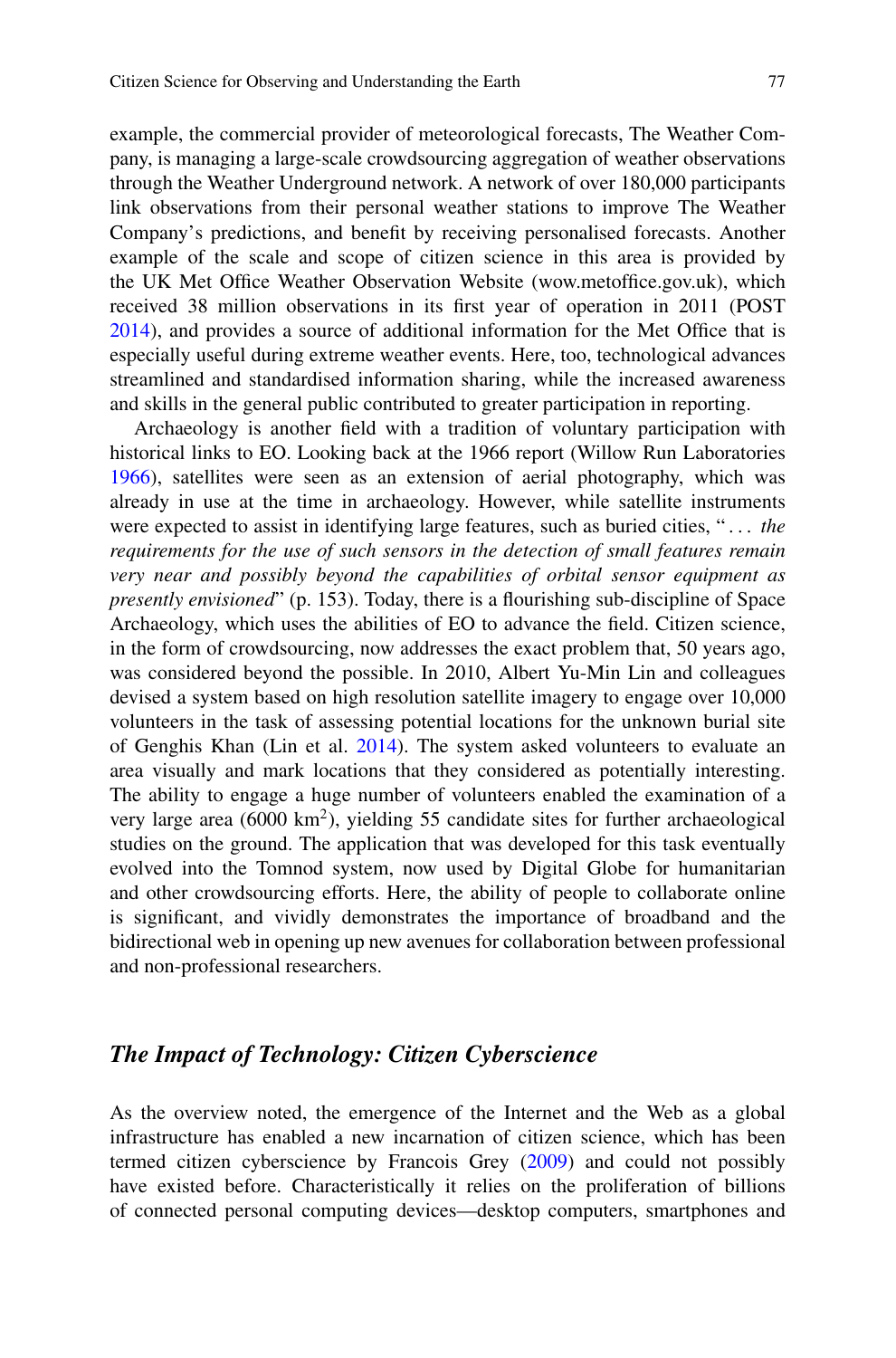games consoles—and utilises the computational and sensing power of these devices to double as scientific instruments. If the previous section considered how citizen science is integrated into different scientific disciplines, here we look at how advances in personal computing transformed the potential of citizen science in contributing to EO. In particular, we will focus on three subcategories: *volunteered computing*, *volunteered thinking* and *passive sensing*.

*Volunteered computing* was first launched in 1999, with the SETI@home project (Anderson et al. [2002\)](#page-16-8), which exploits the unused processing capacity in personal computers and uses the Internet to send and receive work packages that are analysed automatically and sent back to the main server. The system on which SETI@home is based, the Berkeley Open Infrastructure for Network Computing (BOINC), is now used for over 100 projects. While volunteer computing is popular in the area of biological and medical research, it is not well utilised in the area of EO. An example of the potential of volunteer computing is provided by the ClimatePrediction.net project, which was established by climate researchers at the University of Oxford in 2002 and, with exposure from mass media, reached 60,000 volunteers. In the early months of 2014, when the project team wanted to suggest the degree to which recent floods could be attributed to climate change, they were able to run over 33,000 different models and demonstrate that it is highly likely that the floods were more severe due to climate change (Climateprediction.net [2014\)](#page-16-9).

While volunteered computing asks very little from the participants, apart from installing software on their computers, *volunteered thinking* engages volunteers at a more active and cognitive level (Grey [2009\)](#page-17-7). In these projects, participants use a website in which information or an image is presented to them. They are provided with a little training in the task of classifying the information, after which they are exposed to information that has not been analysed and are asked to carry out classification work. Galaxy Zoo (Lintott et al. [2008\)](#page-18-12) is one of the most well-known and developed examples of volunteer thinking. Over 100,000 volunteers classified images of galaxies for this project, and it spawned a range of applications that are included in the wider Zooniverse set of projects (see [http://www.zooniverse.](http://www.zooniverse.org/) [org/\)](http://www.zooniverse.org/). We have already encountered one example of volunteer thinking work in the previous section, with the effort to locate Genghis Khan's tomb.

Another highly relevant example of the involvement of volunteer thinking in EO is provided through the OpenStreetMap project (Haklay and Weber [2008\)](#page-17-8). This distributed project has now engaged millions of people in mapping their area through a combination of tracing satellite imagery and on the ground survey, as demonstrated by the "Missing Maps" project (Feinmann [2014\)](#page-17-9) in which areas that were not mapped before are being added to OpenStreetMap to support humanitarian efforts.

The final example of citizen cyberscience is provided by *passive sensing*, in which participants either connect sensors to their computers or smartphones, or use the built-in sensors that are available in devices, to support EO efforts. Unlike participatory sensing, which we will encounter in the next section, passive sensing is mostly based on automatic data capture and sharing, without the conscious intervention of the volunteer. We have seen one example of such passive sensing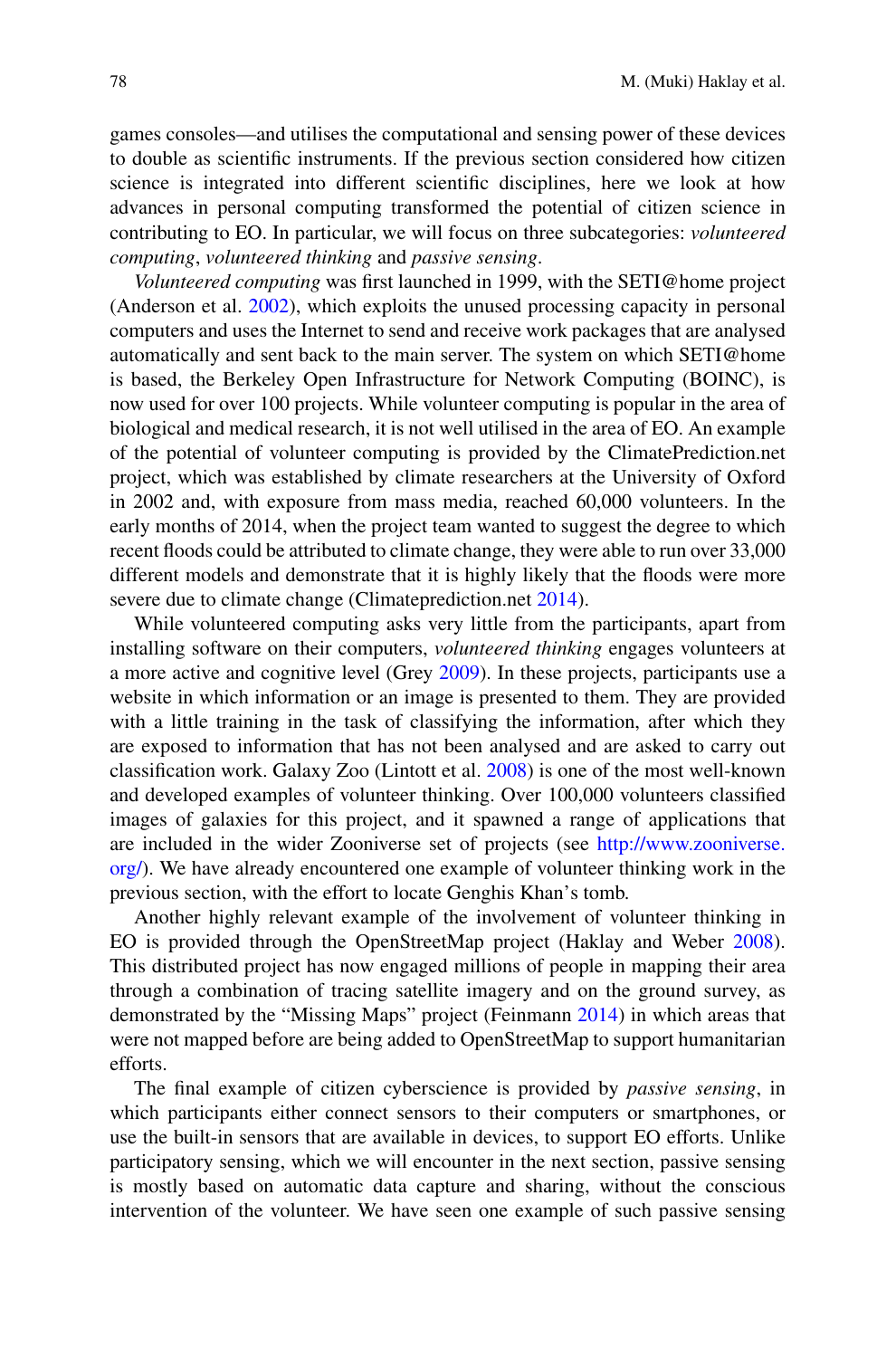in the Weather Underground network above. The personal weather stations that are linked to the network operate automatically, mostly without intervention from their owner, and, once they are set to deliver the information to The Weather Company's server, they will continue to do so. However, further potential for EO integration is provided via mobile devices. For example, the Quake Catcher Network (QCN) is utilising the movement sensors that are integrated into some laptop computers, to enhance observations from existing seismic observation stations (Cochran et al. [2009\)](#page-16-10). QCN is improving the quality of seismic information that is emerging from events. Interestingly, QCN is utilising the BOINC framework but extends it by linking to sensors.

### *Depth of Participation: Community Science*

Community science is a term used here to describe citizen science projects with a significant element of bottom-up control over the project; at its extreme, activities are initiated and driven by a group of participants who identify a problem that is a concern for them and address it using scientific methods and tools. The problem definition, data collection and analysis might be carried out by community members or in collaboration with scientists in established laboratories whose role is to support and carry out work on behalf of the community members. This is in contrast to the types of citizen science discussed above, where the scientific research question, data collection methodology and the analysis are all done by professional scientists and the role of participants is somewhat restricted.

In the area of community science, three examples demonstrate the role of participants and professional scientists, and their potential of integration with EO.

First, *participatory sensing* is defined as sensing activity in which a group of participants contribute together to a body of information. Importantly, while the term is now used liberally to describe a wide range of crowdsourced sensing activities with varying levels of active engagement with the citizen scientists who will carry out the sensing, in the original definition (Burke et al. [2006;](#page-16-11) Goldman et al. [2009\)](#page-17-10), "*Participatory Sensing emphasizes the involvement of citizens and community groups in the process of sensing and documenting where they live, work, and play* ..." (p. 4). Unlike passive sensing, the participants are expected to take a more significant role in shaping the sensing project. In its simple form, participatory sensing requires lower cognitive effort from participants and relies on users to provide sensory information in a structured manner via their mobile devices and cloud services (Estrin [2010\)](#page-17-11). The participants select when and where to carry out data collection, but the application and the data infrastructure are set. The examples that were mentioned above of apps for ecological and biodiversity recording operate under this scheme—many of the apps that are provided to volunteers (see Jepson and Ladle [2015,](#page-17-6) Powney and Isaac [2015\)](#page-18-9) expect participants to take an image of the species that they have identified using their smartphones and share them by adding them to national or global databases. Another interesting example is Ikarus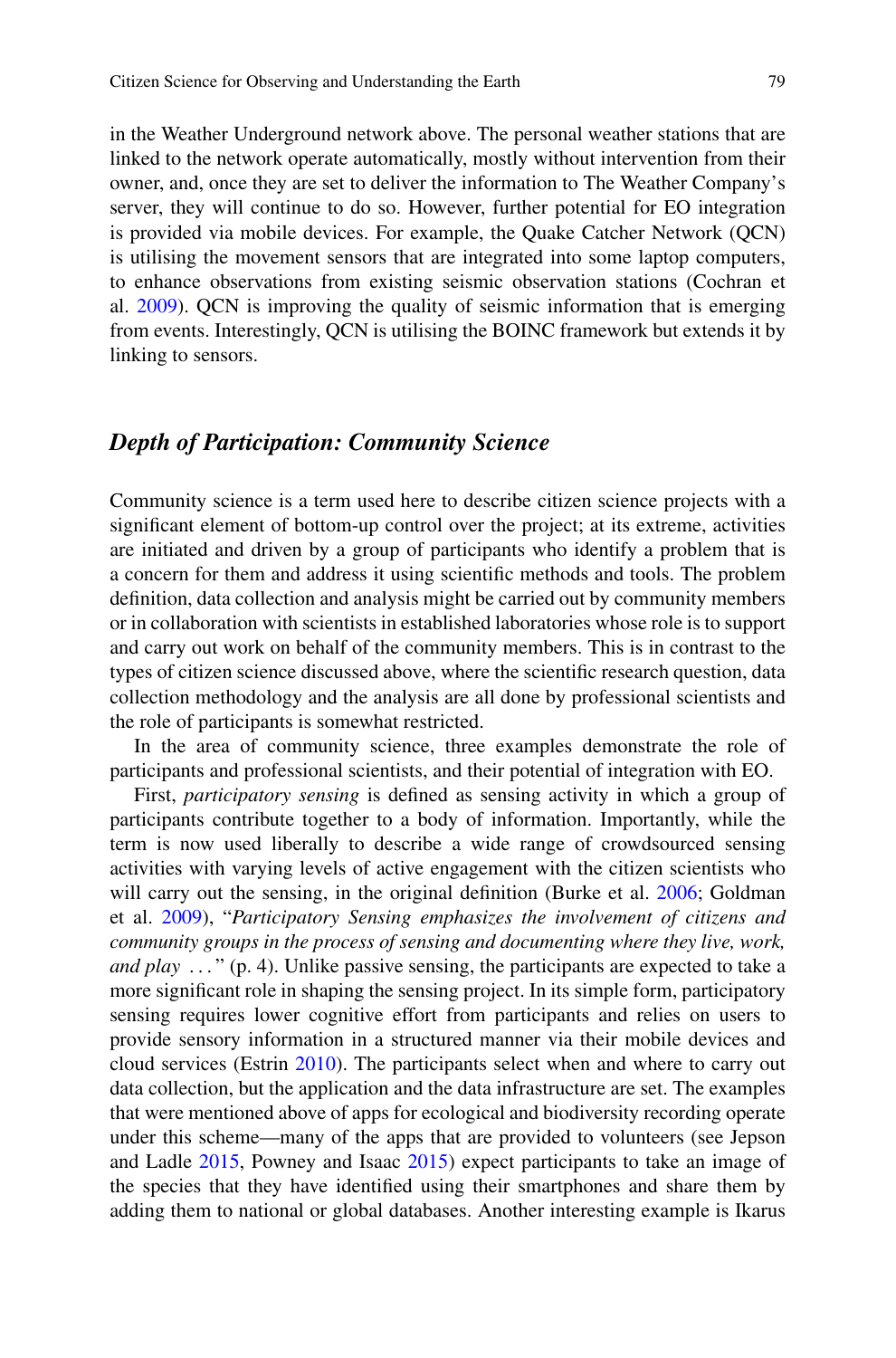[\(http://thermal.kk7.ch/\)](http://thermal.kk7.ch/), where paraglider flight log data is collected and processed to generate thermal maps. With a large number of paragliders and flight paths, Ikarus is one of the largest participatory sensing initiatives (Von Kaenel et al. [2011\)](#page-18-13).

In contrast, the practices of *DIY science* mean that the participants develop instruments, methodologies for data collection and analysis (Nascimento et al. [2014\)](#page-18-14). This requires very deep engagement from the participants, as well as technical and scientific knowledge to carry out the scientific study in question. In the area of EO, we can see an emerging interest in the development of devices and software that can facilitate balloon and kite mapping, for example by the Public Laboratory for Open Technology and Science (Public Lab for short). By using simple adapted technology, digital cameras are strapped to balloons or kites and used to observe and analyse local conditions. Simple adaptation can convert a camera to near-infrared, and thus provide information at other wavelengths than visible light (Breen et al. [2015\)](#page-16-12). Moreover, if the group who collected the data wishes, this very detailed local mosaic can be shared through Google Earth.

The final type of community science is *civic science*, which is explicitly linked to community goals and questions the state of things. While some DIY science is done from such a perspective (e.g. Breen et al. [2015\)](#page-16-12), civic science can also include work with indigenous communities in the use of smartphones to record community resources and other local features, even when the participants are non-literate (Stevens et al. [2014\)](#page-18-15). While the approach is highly sensitive to local cultural practices and involves a lengthy discussion about information sharing to ensure consent, it can be integrated into larger EO systems, providing the unique perspective of local and traditional ecological knowledge.

# **Citizen Science and Earth Observation: Technical, Societal, Ethical and Policy Aspects**

Based on this overview of citizen science and understanding of the areas that it covers, the main methods that are used in it and their linkage to EO systems, we now turn to common issues that are discussed in respect of citizen science and EO. Here we focus on technical, societal and ethical aspects, and the policy issues that can facilitate or hinder this integration.

### *Technical Aspects*

An ever-increasing number of citizen science or crowdsourcing initiatives continue to engage user communities in scientific endeavours, incorporating a variety of mechanisms for collecting, presenting and analysing crowdsourced information some of them with hundreds of thousands of participants (e.g. Lintott et al. [2008;](#page-18-12)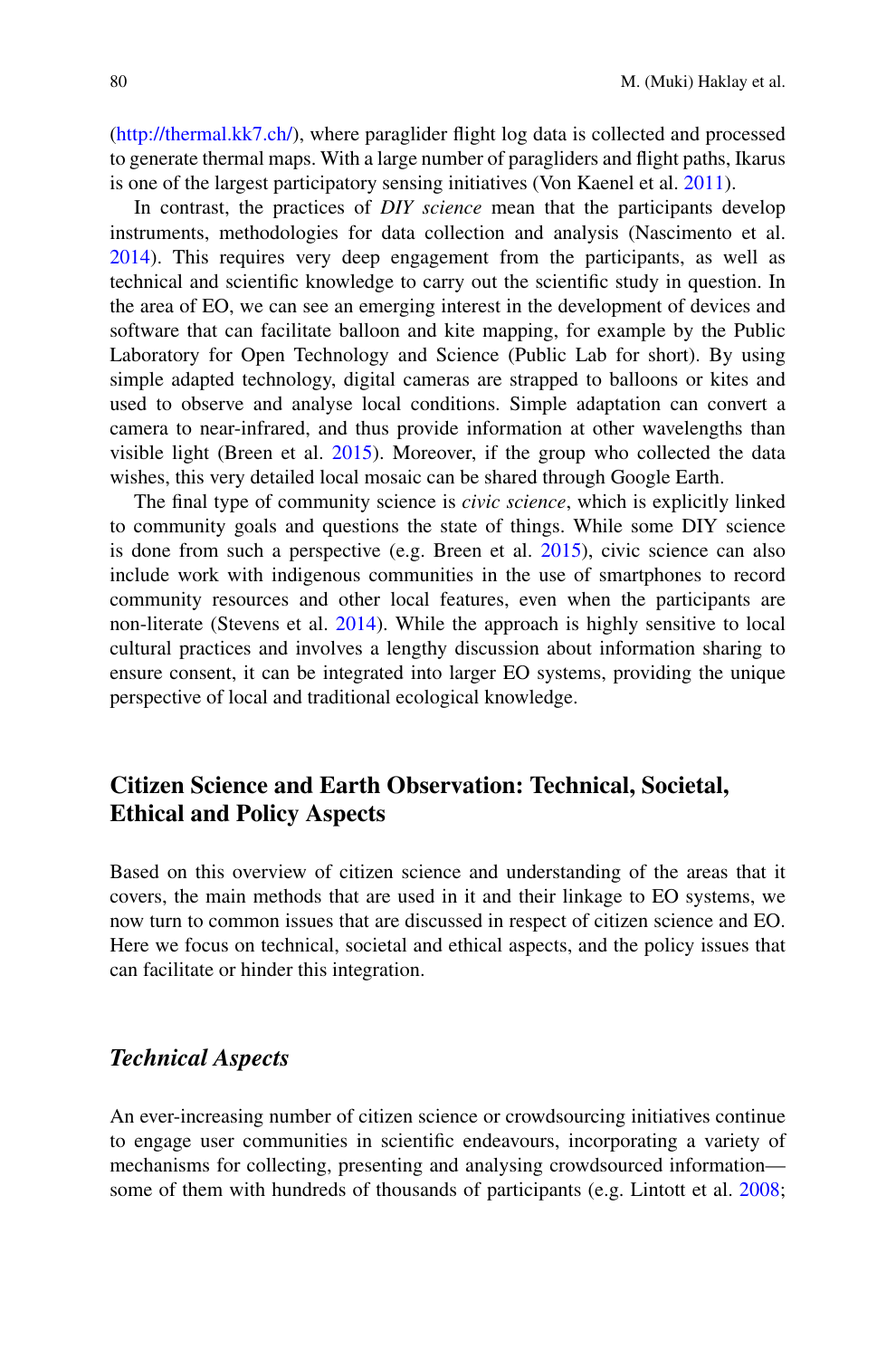Fishwick [2014\)](#page-17-12). While the engagement of large numbers of volunteers is always encouraging, increased volumes of data do not necessarily imply the presence of more useful information (Mackechnie et al. [2011\)](#page-18-16). Data collected by citizens may lack metadata regarding their quality, which can often lead to being discredited by many scientists (Alabri and Hunter [2010\)](#page-16-13). Although many studies (e.g. Newman et al. [2003;](#page-18-17) Foster-Smith and Evans [2003;](#page-17-13) Fore et al. [2001\)](#page-17-14) have found volunteers can collect comparable data to professional researchers (with limitations), there is a need for a methodological approach towards addressing quality concerns in citizen science data; even a traditional consensus-based approach to volunteered data is non-trivial to apply (Salk et al. [2017\)](#page-18-18). It is only expected that citizen science and crowdsourced data, owing to its increasing relevance and contribution to scientific outcomes, should also adhere to similar strict and rigorous validation processes in the specific fields, for example in meteorology or biodiversity observations, as we have seen above. This calls for a need to have a good understanding of the validation mechanisms that can be potentially applied to citizen science initiatives to mitigate against the potential economic (Foody [2015\)](#page-17-15) and policy implications that we will see later.

Haklay [\(2016\)](#page-17-16) identified six mechanisms that citizen science initiatives typically employ for quality assurance: some rely on the principle of abundance where validity of information is based on agreement by other observers (crowdsourcing) or other volunteers more experienced than the original observer (social). Validation mechanisms can also involve either the presence of geographical or domain expertise. Several initiatives rely on measuring instruments to provide their quality, precision and accuracy (instrumental observation), which can, in turn, indicate the validity of observations. Finally, the more formal process oriented relies on trained participants for collecting and storing observations in a highly structured manner, using standard equipment. One or a combination of validation mechanisms is typically employed in citizen science initiatives. For example, the COBWEB (Higgins et al. [2016\)](#page-17-17) and WeSenseIt projects employ multiple levels of validation such as position accuracy (instrumental observation), linked data and various forms of automated data validation (domain). The recently concluded Crowd4Sat project's (see [http://www.crowd4sat.eu/\)](http://www.crowd4sat.eu/) demonstration projects individually employ a few validation mechanisms such as crowdsourcing, geographical and instrumental observation.

Citizen science can also be used to improve EO data. For example, EO data is prone to errors and inconsistencies arising from the very nature of its sensing. For example, an intrinsic problem with measuring water or snow coverage in mountainous regions with Synthetic Aperture Radar (SAR) imaging is the slantrange distortion effect. This leads to inaccurate assessments of snow and water cover. Providing mechanisms for special interest communities such as hikers, wildlife enthusiasts and photography groups who frequent such areas can provide critical fine-grained spatial data to help rectify such issues.

Another issue is that, while satellites can provide critical information during emergency events, they typically have revisit times that are too low to address urgent issues. Flooding, for instance, is an emergency scenario where situations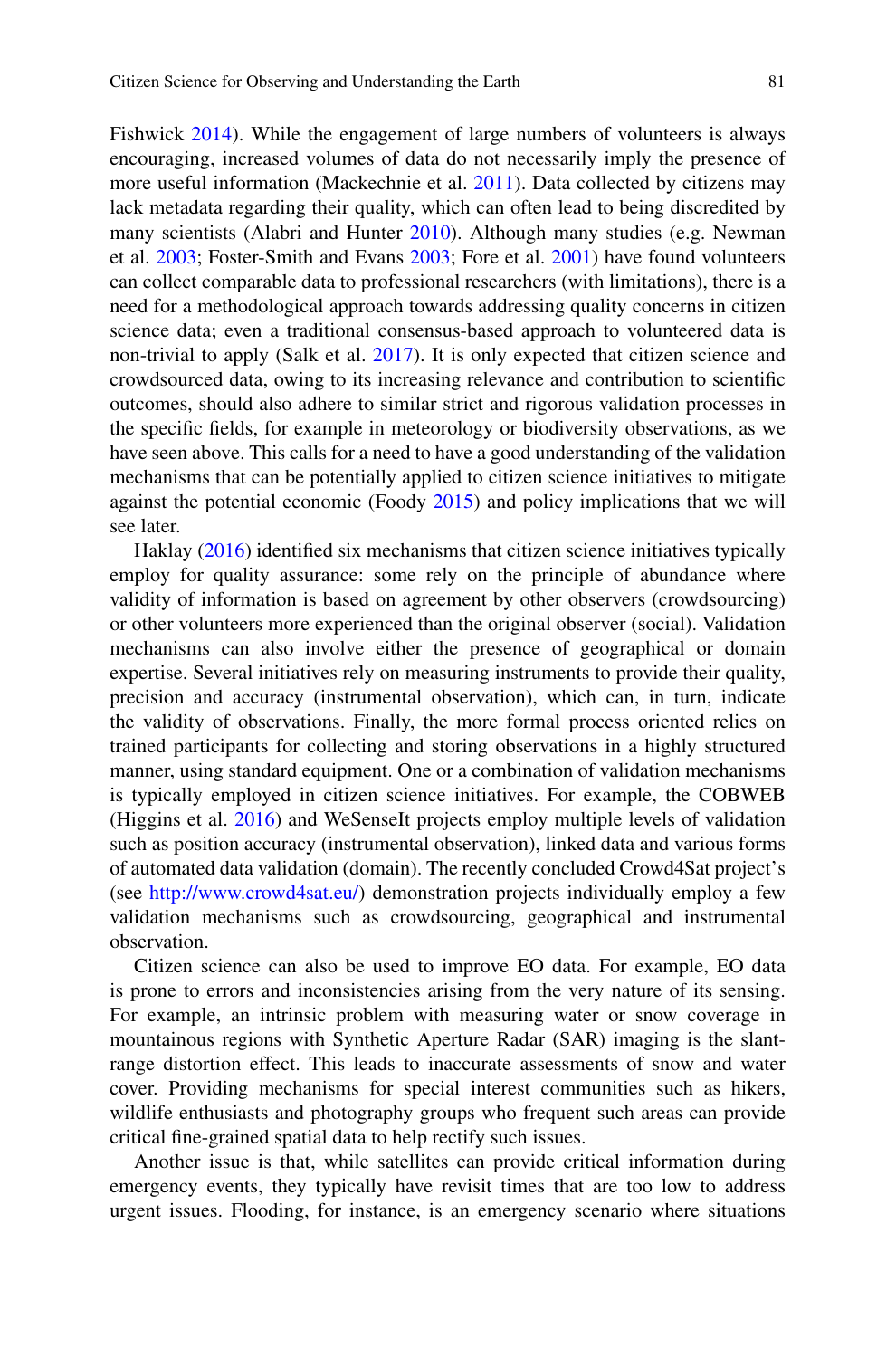can drastically deteriorate in a very short time. In such scenarios, passive and opportunistic participatory sensing information can improve the temporal resolution of information critical to emergency responders (Endsley [1995\)](#page-17-18) and thus improve data availability and quality.

Another critical aspect of the integration of citizen science data and EO is information integration. In EO, the potential for understanding and predicting natural and human-made processes and phenomena is enormous. However, it involves observing a variety of key variables (e.g. local information, sensor observations, human perception of events and phenomena). Often, the variables of interest are the ones that are most difficult to observe such as flow and velocity, land occupation, etc. However, decision makers can only achieve a holistic view once all the variables are contextualised in the same model and view. Data fusion can provide enriched information from multiple sensor data in a variety of granularities (El Faouzi et al. [2011,](#page-17-19) Koch [2014\)](#page-18-19) by exploiting spatio-temporal features of data. This is a highly complicated task since different variables represent different characteristics, in different contexts and levels of granularity. One of the findings from the Crowd4Sat project observed that, while satellite observations are on a large scale, human observations are typically on a much smaller scale and, as a result, several discrepancies can arise when trying to use either observation to validate the other. While most citizen science initiatives, in their current state, are independent, effective data fusion and integration techniques promise a more integrated approach, where different citizen science initiatives can inform and provide support for each other as well as share information. The Crowd4Sat project identified this as one of the possible directions where citizen science and crowdsourcing could evolve in the next few years, and potentially change the landscape of citizen science for EO.

### *Societal and Ethical Aspects*

Citizen science and EO integration is not only a technical issue, but a socio-technical system that requires human and societal perspectives, which need attention if the EO field is to continue extending the activities outlined above in a sustainable manner. Many of these are addressed by the European Citizen Science Association's 10 Principles of Citizen Science (ECSA [2015\)](#page-17-20). These translate into three themes of practical importance to which we now turn: motivations, ethics and privacy.

First, the voluntary participation of citizens is implicit to the practice of citizen science, and this demands attention regarding their motivation to engage and sustain their engagement over time as this could demand financial, societal or other forms of recognition (Geoghegan et al. [2016\)](#page-17-21). As citizen cyberscience activities demonstrate, different activities require different levels of engagement from volunteers. Demands on volunteers' time and resources are associated with a risk of disengagement over the course of the activity on the one hand, and potential exploitation and abuse by those leading the project on the other.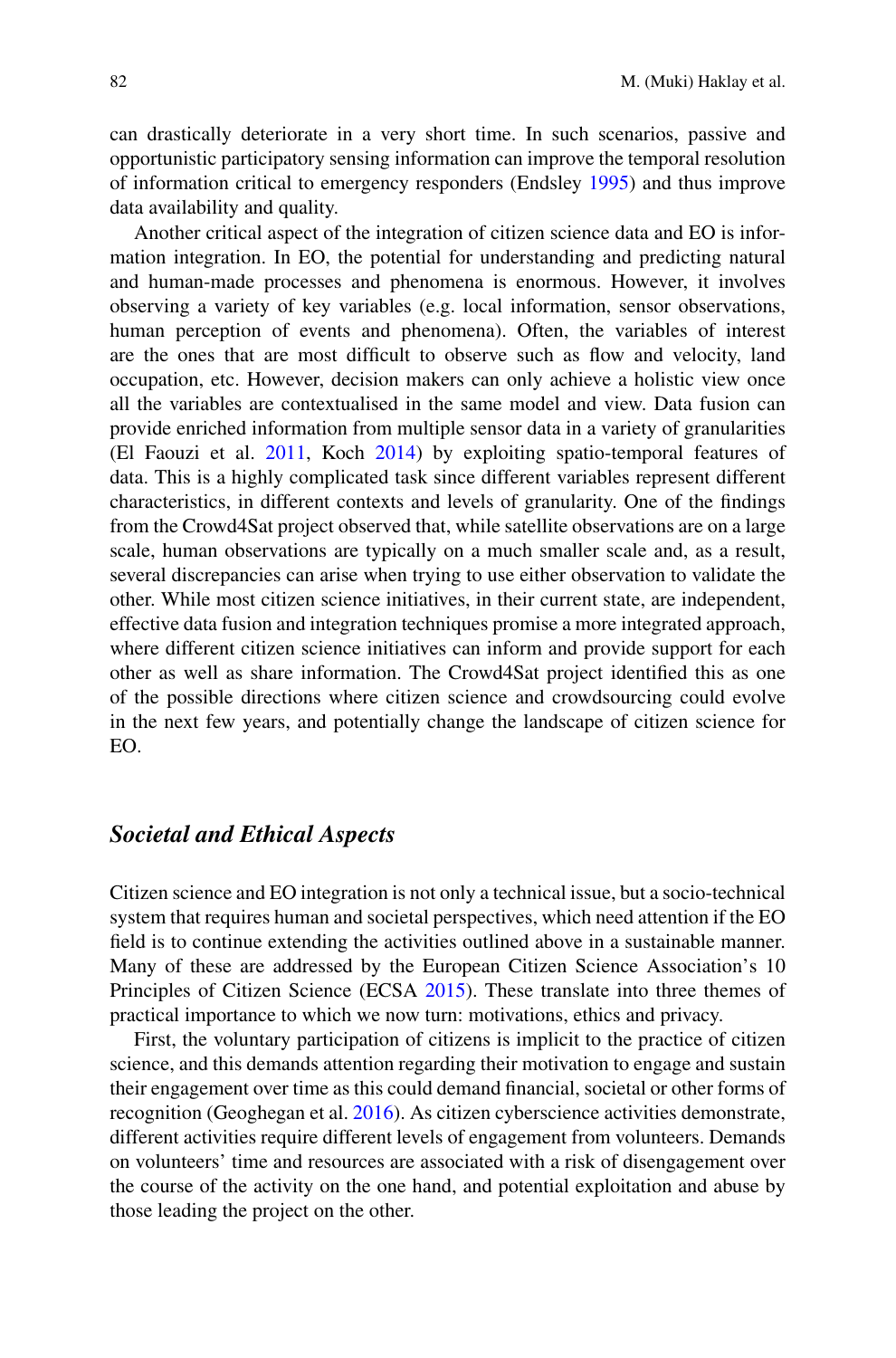Citizen science implies elements of engagement in genuine scientific activity and education. In line with standard ethical practices, we can argue that citizen scientists should be treated with respect; informed as to the purpose of their involvement or if this is not possible, and they have been deliberately misled, debriefed; and involved with only non-harmful activities. Another stance is to treat participants as collaborators and not waste their time (Prestopnik and Crowston [2012;](#page-18-20) ECSA [2015\)](#page-17-20). Participants' informed consent and transparency regarding the storage and use of data are also desirable to mitigate against the increasing privacy concerns discussed next.

In citizen cyberscience and participatory sensing especially, terms such as Human Processing Units, Remote Person Calls and The Human API can all be found in the literature (Reeves [2013;](#page-18-21) Lease and Alonso [2014\)](#page-18-22), which can be interpreted in a way that dehumanises participants. This may be to the detriment of citizen science projects, as it can harm motivations that we noted above. The fundamental implication of this is clear: citizen science requires consideration of the needs and requirements of public participants.

Within the ethical consideration, we should pay special attention to privacy issues. These are given comprehensive coverage by Bowser et al. [\(2014\)](#page-16-14) and include a range of data ownership and sharing challenges, not least issues of intellectual property. Advancements in citizens' participation in EO will, however, need a balanced approach towards not only ethics, but privacy and associated legalities. A key concern in fusing crowdsourced data is in understanding the implications of cross-sensor/cross-project/cross-initiative data fusion. For example, in the recently started Big Data project, Seta (see [http://setamobility.eu/\)](http://setamobility.eu/) has highlighted this as a key concern. The project, aimed at understanding mobility in metropolitan areas, attempts to integrate different forms of motorised and non-motorised crowdsourced data. While anonymisation policies are designed to protect privacy of citizens, integrating data across multiple sensors and facets may pose a significant risk to their identification.

### *Citizen Science Integration into Policy*

The final aspect of citizen science and EO that we will consider here is the integration of citizen science into policy. This is critical for the wider discussion on open science and this book as, without long-term integration, citizen science will remain in niche activities and, as in the early period of EO, will be treated with suspicion or ignored, and hence will not receive the necessary financial and organisational resources that will enable it to thrive.

One aspect of citizen science that is raising challenges for policy makers is the multiple outcomes that these projects can achieve and the domains to which they contribute. As we have seen, and as many noted (Bonney [1996;](#page-16-0) Burke et al. [2006;](#page-16-11) Bonney et al. [2009;](#page-16-5) Haklay [2015\)](#page-17-22), citizen science can contribute to increasing awareness of participants to science and environmental issues. The training, which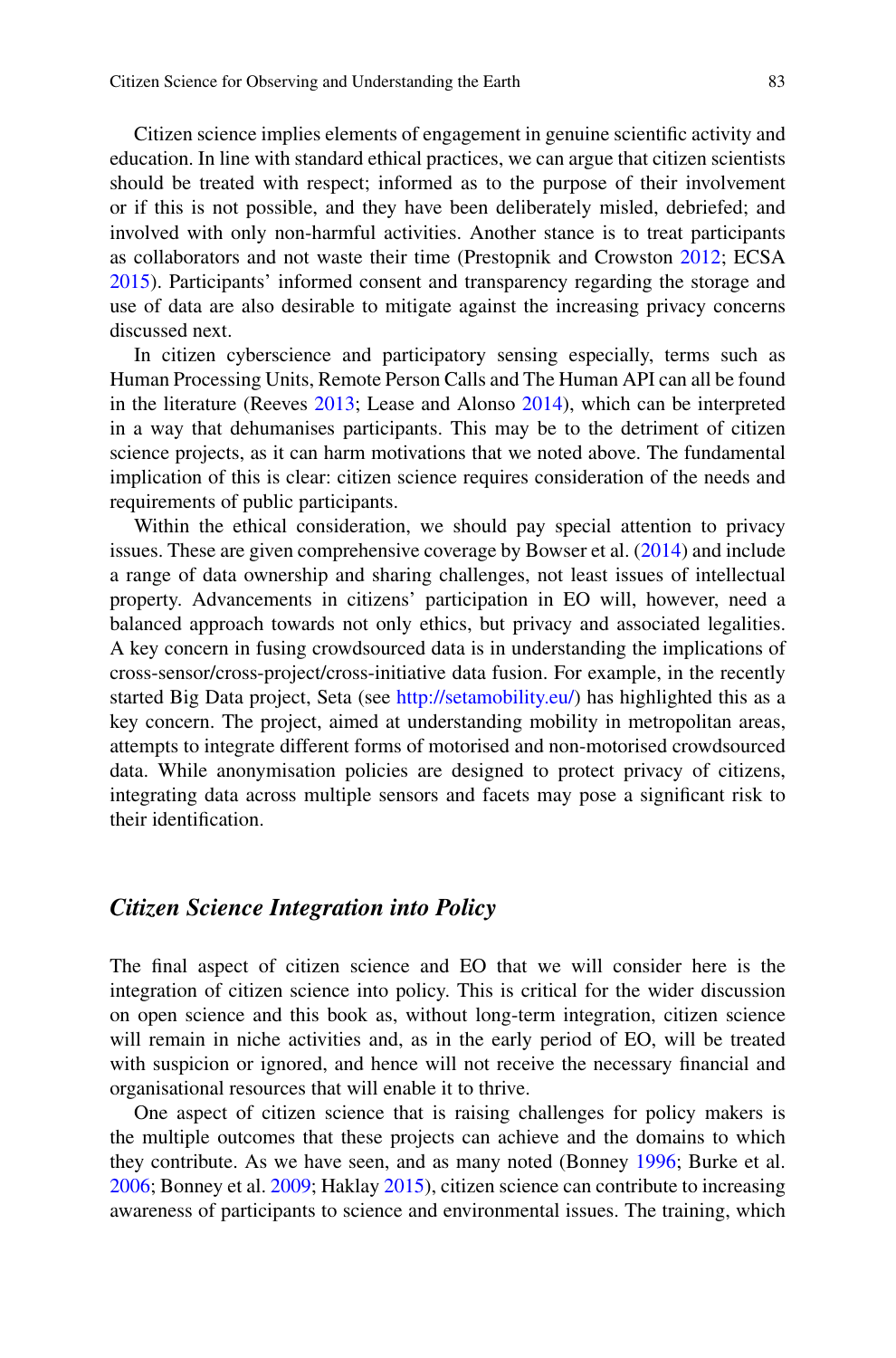can lead to an improvement of data quality, can also assist in gaining skills that are not directly linked to the specific project. Citizen science activities such as DIY workshops or ecological surveys can act as science outreach activities, while at the same time teaching participants the value of sharing information. Such multiple goals sometimes mean that there is no single owner or funder for such projects within regular organisational structures, and therefore is a mixed blessing for the field.

However, the scale and reach of citizen science and the visibility of projects over the past decade has raised the attention of policy makers at local, regional, national and international level. Such awareness, and the development of appropriate policies as well as long-term funding mechanisms, is critical to the sustainability of citizen science efforts and ensuring that the information is being used in the long run.

For EO, probably the most significant demonstration of the integration of citizen science and EO is within the Eye on Earth Alliance, which brings together the Abu-Dhabi Global Environmental Data Initiative (AGEDI), the Group on Earth Observations (GEO), the International Union for the Conservation of Nature (IUCN), the United Nations Environment Programme (UNEP) and the World Resources Institute (WRI). The alliance committed at the end of 2015 to promoting the use of citizen science as an integral part of the Sustainable Development Goals (SDG) monitoring activities, in a way that integrates it with EO. There are emerging examples of the use of citizen science in systems such as UNEP Live or the WRI Global Forest Watch. However, these examples are still in an experimental stage, and a transition to fully fledged systems is still in the future. As noted before, and likely due to the urgency associated with it, the one area in which crowdsourcing, citizen science and EO are already being integrated and used is in the humanitarian response to disasters where systems such as OpenStreetMap (Zook et al. [2010\)](#page-19-2) or Tomnod are now routinely used.

### **Conclusions**

In this chapter, we have introduced the area of citizen science and its relationship with EO. As we have seen, while citizen science has interacted with EO from its very early days, the new incarnation of citizen science provides scale, scope and coverage that transform it into a new component with true global reach. After 50 years of EO, and while there are many challenges ahead, citizen science is evolving into a pivotal provider of information about the planet. Traditional areas of citizen science activities are enhanced by current technological and societal activities and the information that is provided by citizen scientists can now be verified and tested, and therefore be integrated into EO systems faster. New areas, forms of engagement and capabilities also emerged recently, and these also contribute, either through passive or participatory sensing, to the range of activities that can be included in citizen science.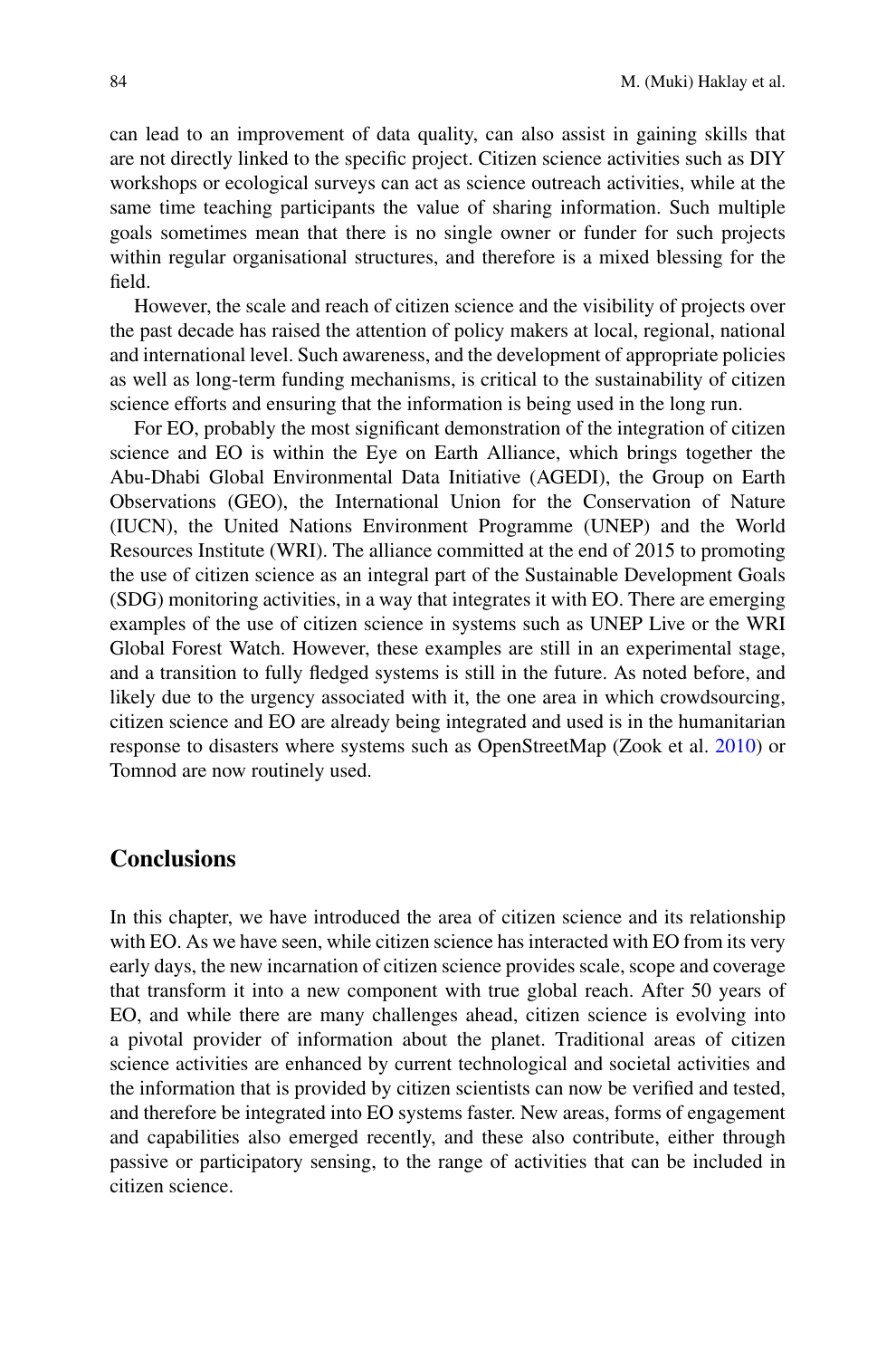Yet, as we have seen in the discussion, the long-standing challenges of data quality, data integration, interoperability, management of metadata, engagement, interaction, privacy and ethics are all significant to the process of improving citizen science outcomes and ensuring that it will become a sustainable practice, and that the information that is emerging from it is used in many areas of policy and decision making.

**Acknowledgement** This chapter is partially based on material that was published in Haklay [\(2013\)](#page-17-3) and Haklay [\(2015\)](#page-17-22), which was updated, extended and edited for this chapter. The research was kindly supported by: the UK's Engineering and Physical Sciences Research Council (awards EP/I025278/1, EP/K022377/1); the European Union's Seventh Framework Programme (FP7/2007- 2013) under grant agreements EveryAware (no 265432), Citizen Cyberlab, WeSenseIt (no 308429), and iMars (no 607379); European Union Horizon 2020 projects DITOs, Seta, ECSAnVis; and the European Space Agency's Crowd4Sat. We would also like to thank Berris Charnley for useful comments and suggestions for an earlier version of the manuscript.

### **References**

- <span id="page-16-13"></span>Alabri A, Hunter J (2010) Enhancing the quality and trust of citizen science data. In IEEE Sixth International Conference on e-Science. IEEE, Washington, DC, pp 88–81
- <span id="page-16-8"></span>Anderson DP, Cobb J, Korpela E, Lebofsky M, Werthimer D (2002) SETI@home: an experiment in public-resource computing. Commun ACM 45(11):56–61
- <span id="page-16-2"></span>Antoniou B, Haklay M, Morley J (2010) Web 2.0 geotagged photos: assessing the spatial dimension of the phenomenon. Geomatica 64(1):99–110
- <span id="page-16-7"></span>August T, Harvey M, Lightfoot P, Kilbey D, Papadopoulos T, Jepson P (2015) Emerging technologies for biological recording. Biol J Linn Soc 115(3):731–749
- <span id="page-16-4"></span>Bäckstrand K (2003) Civic science for sustainability: reframing the role of experts, policy-makers and citizens in environmental governance. Glob Environ Polit 3(4):24–41
- <span id="page-16-1"></span>Barro R, Lee J-W (2012) A new data set of educational attainment in the World, 1950–2010, NBER Working Papers 15902. National Bureau of Economic Research, Cambridge, MA
- <span id="page-16-0"></span>Bonney R (1996) Citizen Science: a lab tradition. Liv Bird 15(4):7–15
- <span id="page-16-5"></span>Bonney R, Ballard H, Jordan R, McCallie E, Phillips T, Shirk J, Wilderman CC (2009) Public participation in scientific research: defining the field and assessing its potential for informal science education. A CAISE inquiry group report. Center for Advancement of Informal Science Education (CAISE), Washington, DC
- <span id="page-16-14"></span>Bowser A, Wiggins A, Shalney L, Preece J, Henderson S (2014) Sharing data while protecting privacy in citizen science. Interactions 21(1):70–73
- <span id="page-16-12"></span>Breen J, Dosemagen S, Warren J, Lippincott M (2015) Mapping grassroots: geodata and the structure of community-led open environmental science. Int E J Critic Geograph 14(3):849– 873
- <span id="page-16-11"></span>Burke JA, Estrin D, Hansen M, Parker A, Ramanathan N, Reddy S, Srivastava MB (2006) Participatory sensing. Center for Embedded Network Sensing, Los Angeles, CA
- <span id="page-16-6"></span>Clarke DV (1978) Excavation and volunteers: a cautionary tale. World Archaeol 10(1):63–70
- <span id="page-16-9"></span>Cl[imatePrediction.net \(2014\) Weather@home 2014: the causes of the UK winter floods.](http://www.climateprediction.net/weatherathome/weatherhome-2014/) http:// www.climateprediction.net/weatherathome/weatherhome-2014/. Accessed Aug 2014
- <span id="page-16-10"></span>Cochran ES, Lawrence JF, Christensen C, Jakka RS (2009) The quake-catcher network: citizen science expanding seismic horizons. Seismol Res Lett 80(1):26–30
- <span id="page-16-3"></span>Cooper CB, Smith JA (2010) Gender patterns in bird-related recreation in the USA and UK. Ecol Soc 15(4):4. [http://www.ecologyandsociety.org/vol15/iss4/art4/.](http://www.ecologyandsociety.org/vol15/iss4/art4/) Accessed Aug 2014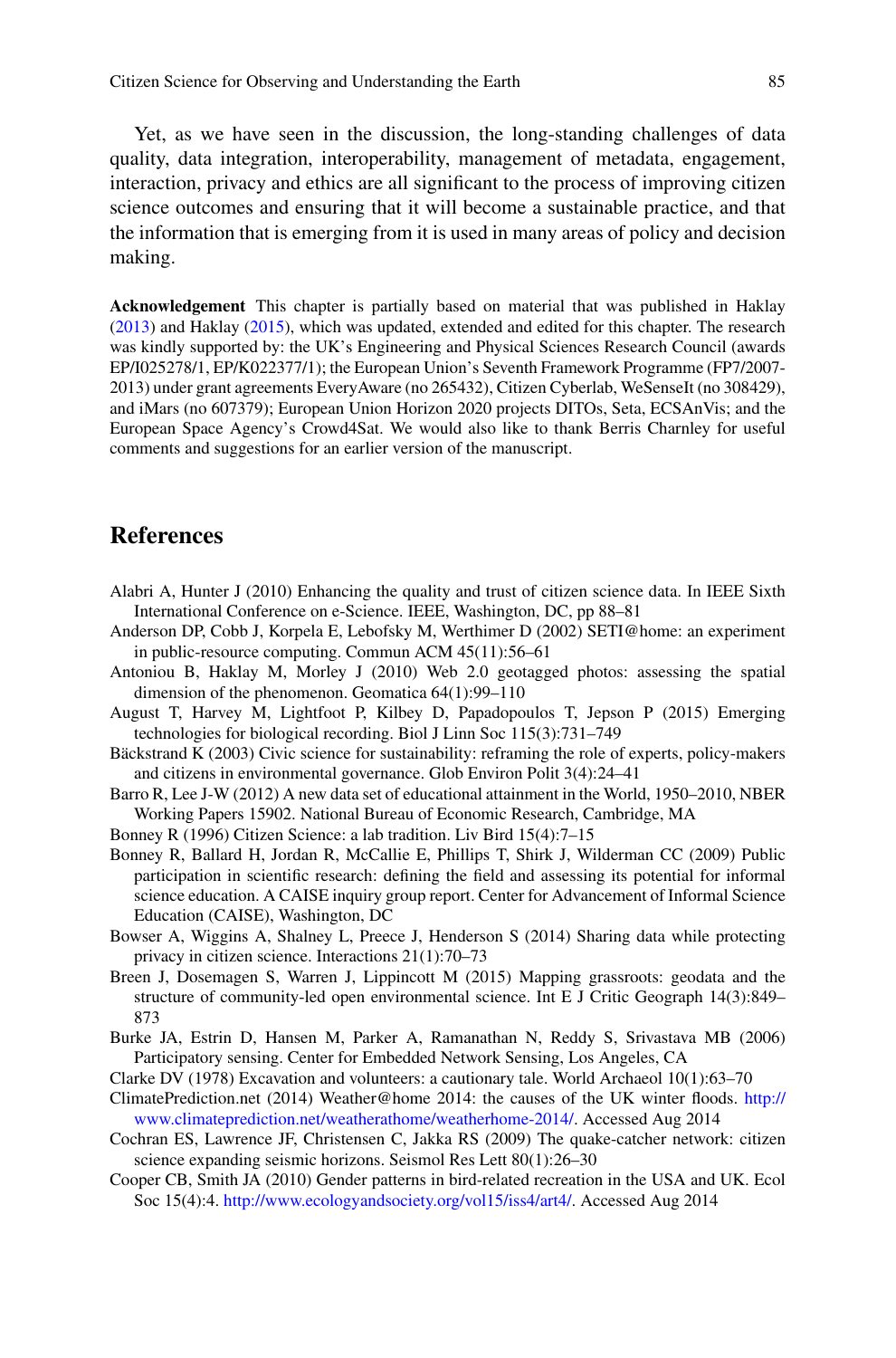- <span id="page-17-1"></span>Cuff D, Hansen M, Kang J (2008) Urban sensing: out of the wood. Commun ACM 51(3):24–33
- <span id="page-17-19"></span>El Faouzi N-E, Leung H, Kurian A (2011) Data fusion in intelligent transportation systems: progress and challenges – a survey. Informa Fus J 12(1):4–10
- <span id="page-17-18"></span>Endsley MR (1995) Toward a theory of situation awareness in dynamic systems. Hum Fact 37(1):32–64
- <span id="page-17-11"></span>Estrin D (2010) Participatory sensing: applications and architecture [internet predictions]. IEEE Int Comput 14(1):12–42
- <span id="page-17-20"></span>European Citizen Science Association (ECSA) (2015) ECSA ten principles of citizen science. http://ecsa.citizen-science.net/sites/ecsa.citizen-science.net/files/ [ECSA\\_Ten\\_principles\\_of\\_citizen\\_science.pdf. Accessed Apr 2016](http://ecsa.citizen-science.net/sites/ecsa.citizen-science.net/files/ECSA_Ten_principles_of_citizen_science.pdf)
- <span id="page-17-9"></span>Feinmann J (2014) How MSF is mapping the world's medical emergency zones. BMJ 349:7540
- <span id="page-17-12"></span>Fishwick C (2014) Tomnod–the online search party looking for Malaysian Airlines flight MH370. Guardian, 14
- <span id="page-17-0"></span>Flynn JR (2007) What is intelligence? Beyond the Flynn effect. Cambridge University Press, Cambridge
- <span id="page-17-15"></span>Foody G (2015) Valuing map validation: the need for rigorous land cover map accuracy assessment in economic valuations of ecosystem services. Ecol Econ 11:23–28
- <span id="page-17-14"></span>Fore LS, Paulsen K, O'Laughlin K (2001) Assessing the performance of volunteers in monitoring streams. Freshwater Biol 46:109–123
- <span id="page-17-13"></span>Foster-Smith J, Evans SM (2003) The value of marine ecological data collected by volunteers. Biol Conserv 113:199–213
- <span id="page-17-21"></span>Geoghegan H, Dyke A, Pateman R, West S Everett G (2016) Understanding motivations for citizen science. Final report on behalf of UKEOF, University of Reading, Stockholm Environment Institute (University of York) and University of the West of England
- <span id="page-17-10"></span>Goldman J, Shilton K, Burke J, Estrin D, Hansen M, Ramanathan N, Reddy S, Samanta V, Srivastava M, West R (2009) Participatory sensing: a citizen-powered approach to illuminating the patterns that shape our world. Foresight & Governance Project, White Paper, pp 1–15
- <span id="page-17-4"></span>Goodchild M (2007) Citizens as sensors: the world of volunteered geography. Geo J 69:211–221
- <span id="page-17-7"></span>Gr[ey F \(2009\) The age of citizen cyberscience, CERN Courier, 29th April 2009.](http://cerncourier.com/cws/article/cern/38718) http:// cerncourier.com/cws/article/cern/38718. Accessed Jul 2011
- <span id="page-17-8"></span>Haklay M, Weber P (2008) Openstreetmap: user-generated street maps. IEEE Pervas Comput 7(4):12–18
- <span id="page-17-3"></span>Haklay M (2013) Citizen science and volunteered geographic information – overview and typology of participation. In: Sui DZ, Elwood S, Goodchild MF (eds) Crowdsourcing geographic knowledge. Springer, Berlin, pp 105–122
- <span id="page-17-22"></span>Haklay M (2015) Citizen science and policy: a European perspective. The Woodrow Wilson Center, Commons Lab, Washington, DC
- <span id="page-17-16"></span>Haklay M (2016) Volunteered geographic information, quality assurance. In: Richardson D, Castree N, Goodchild M, Liu W, Kobayashi A, Marston R (eds) The international encyclopedia of geography: people, the earth, environment, and technology. Wiley/AAG, Hoboken, NJ
- <span id="page-17-2"></span>Haklay M, Singleton A, Parker C (2008) Web mapping 2.0: the Neogeography of the Geoweb. Geography Compass 3:2011–2039. [https://doi.org/10.1111/j.1749-8198.2008.00167.x](http://dx.doi.org/10.1111/j.1749-8198.2008.00167.x)
- <span id="page-17-17"></span>Higgins C, Williams J, Leibovici D, Simonis I, Davis M, Muldoon C, Genuchten P, O'Hare G (2016) Citizen OBservatory WEB (COBWEB): a generic infrastructure platform to facilitate the collection of citizen science data for environmental monitoring - work in progress. Int J Spat Data Infrastruct Res 11:20
- <span id="page-17-5"></span>International Telecommunications Union (ITU) 2013. Percentage of Individuals using the Internet 2000–2012, ITU (Geneva), June 2013. http://www.itu.int/en/ITU-D/Statistics/Documents/ [statistics/2013/Individuals\\_Internet\\_2000-2012.xls. Accessed Mar 2016](http://www.itu.int/en/ITU-D/Statistics/Documents/statistics/2013/Individuals_Internet_2000-2012.xls)
- <span id="page-17-6"></span>Jepson P, Ladle RJ (2015) Nature apps: waiting for the revolution. Ambio 44(8):827–832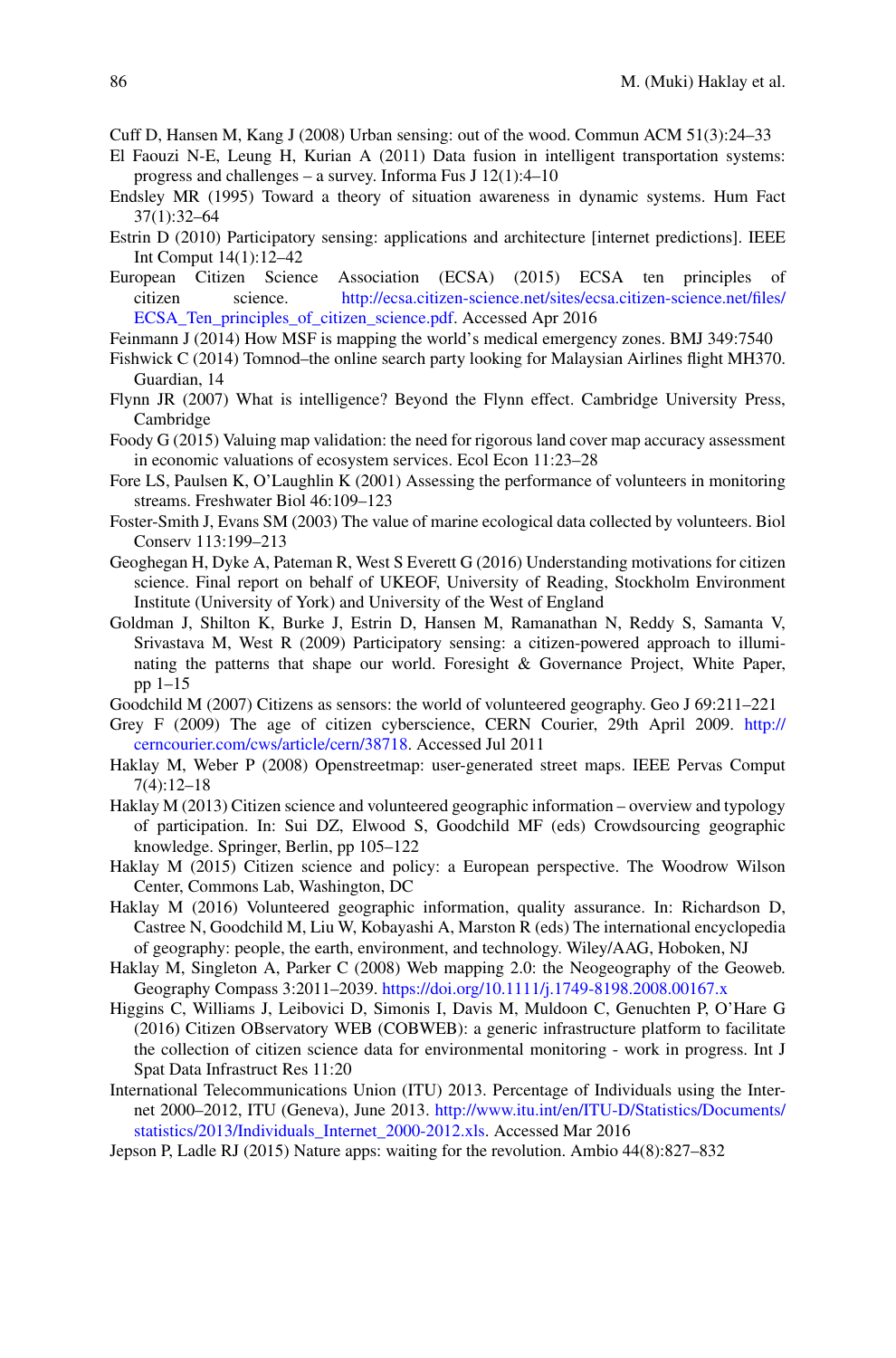- <span id="page-18-0"></span>Kaplan J (1956) The International Geophysical Year Program of the United States. In: Crary AP, Gould LM, Hulburt EO, Odishaw H, Smith WE (eds) Antarctica in the international geophysical year: based on a symposium on the Antarctic. American Geophysical Union, Washington, DC. [https://doi.org/10.1029/GM001p0001](http://dx.doi.org/10.1029/GM001p0001)
- <span id="page-18-3"></span>Kerson R (1989) Lab for the Environment. MIT Technol Rev 92(1):11–12
- <span id="page-18-8"></span>Kobori H, Dickinson JL, Washitani I, Sakurai R, Amano T, Komatsu N, Kitamura W, Takagawa S, Koyama K, Ogawara T, Miller-Rushing AJ (2016) Citizen science: a new approach to advance ecology, education, and conservation. Ecol Res 31(1):1–19
- <span id="page-18-19"></span>Koch W (2014) Tracking and sensor data fusion. Springer, New York, NY. [https://doi.org/10.1007/978-3-642-39271-9](http://dx.doi.org/10.1007/978-3-642-39271-9)
- <span id="page-18-6"></span>Krebs V (2010) Motivations of cybervolunteers in an applied distributed computing environment: MalariaControl.net as an example. First Monday, 15(2)–1 February 2010
- <span id="page-18-22"></span>Lease M, Alonso O (2014) Crowdsourcing and human computation, Introduction. Encyclopedia of social network analysis and mining (ESNAM), pp 304–315. http://link.springer.com/ [referenceworkentry/10.1007/978-1-4614-6170-8\\_107. Accessed Apr 2016](http://link.springer.com/referenceworkentry/10.1007/978-1-4614-6170-8_107)
- <span id="page-18-11"></span>Lin AYM, Huynh A, Lanckriet G, Barrington L (2014) Crowdsourcing the unknown: the satellite search for Genghis Khan. PLoS One 9(12):e114046
- <span id="page-18-12"></span>Lintott CJ, Schawinski K, Slosar A, Land K, Bamford S, Thomas D, Raddick MJ, Nichol RC, Szalay A, Andreescu D, Murray P, van den Berg J (2008) Galaxy zoo: morphologies derived from visual inspection of galaxies from the Sloan Digital Sky Survey. Month Not Roy Astronomic Soc 389(3):1179–1189
- <span id="page-18-16"></span>Mackechnie C, Maskell L, Norton L, Roy D (2011) The role of 'Big Society' in monitoring the state of the natural environment. J Environ Monit 13:2687
- <span id="page-18-2"></span>McCray WP (2006) Amateur scientists, the International Geophysical year, and the ambitions of Fred Whipple. Isis 97(4):634–658
- <span id="page-18-7"></span>McQuillan D (2014) The countercultural potential of citizen science. M/C J 17(6). http:// [journal.media-culture.org.au/index.php/mcjournal/article/view/919. Accessed May 2016](http://journal.media-culture.org.au/index.php/mcjournal/article/view/919)
- <span id="page-18-14"></span>Nascimento S, Guimarães Pereira A, Ghezzi A (2014) From citizen science to do it yourself science: an annotated account of an on-going movement. Joint Research Centre/European Commission, London
- <span id="page-18-17"></span>Newman C, Buesching CD, MacDonald DW (2003) Validating mammal monitoring methods and assessing the performance of volunteers in wildlife conservation – "Sed quis custodiet ipsos custodies?". Biol Conserv 113:189–197
- <span id="page-18-4"></span>Oxford English Dictionary (OED) (2014) Citizen science. Accessed Aug 2014
- <span id="page-18-10"></span>Parliamentary Office for Science and Technology (POST) (2014) POSTNote 476 Environmental Citizen Science, UK Parliament
- <span id="page-18-9"></span>Powney GD, Isaac NJ (2015) Beyond maps: a review of the applications of biological records. Biol J Linn Soc 115(3):532–542
- <span id="page-18-20"></span>Prestopnik N, Crowston A (2012) Purposeful gaming & socio-computational systems: a citizen science design case. In Proceedings of GROUP'12, October 27–31, 2012, Sanibel Island, Florida, USA, pp 75–84.
- <span id="page-18-1"></span>Ravetz J (2006) The no-nonsense guide to science. New Internationalist
- <span id="page-18-21"></span>Reeves S (2013) Human-computer interaction issues in human computation. In: Michelucci P (ed) Human computation handbook. Springer, New York, pp 411–419
- <span id="page-18-18"></span>Salk CF, Sturn T, See L, Fritz S (2017) Limitations of majority agreement in crowdsourced image interpretation. Trans GIS 21:207. [https://doi.org/10.1111/tgis.12194](http://dx.doi.org/10.1111/tgis.12194)
- <span id="page-18-15"></span>Stevens M, Vitos M, Altenbuchner J, Conquest G, Lewis J, Haklay M (2014) Taking participatory citizen science to extremes. Pervas Comput IEEE 13(2):20–29
- <span id="page-18-5"></span>UNESCO Institute of Statistics (UIS) (2015) Enrolment by level of education, December 2015 release. UNESCO, Paris
- <span id="page-18-13"></span>Von Kaenel M, Sommer P, Wattenhofer R (2011) Ikarus: large-scale participatory sensing at high altitudes. In Proceedings of the 12th Workshop on Mobile Computing Systems and Applications. ACM, New York, NY, pp 63–68